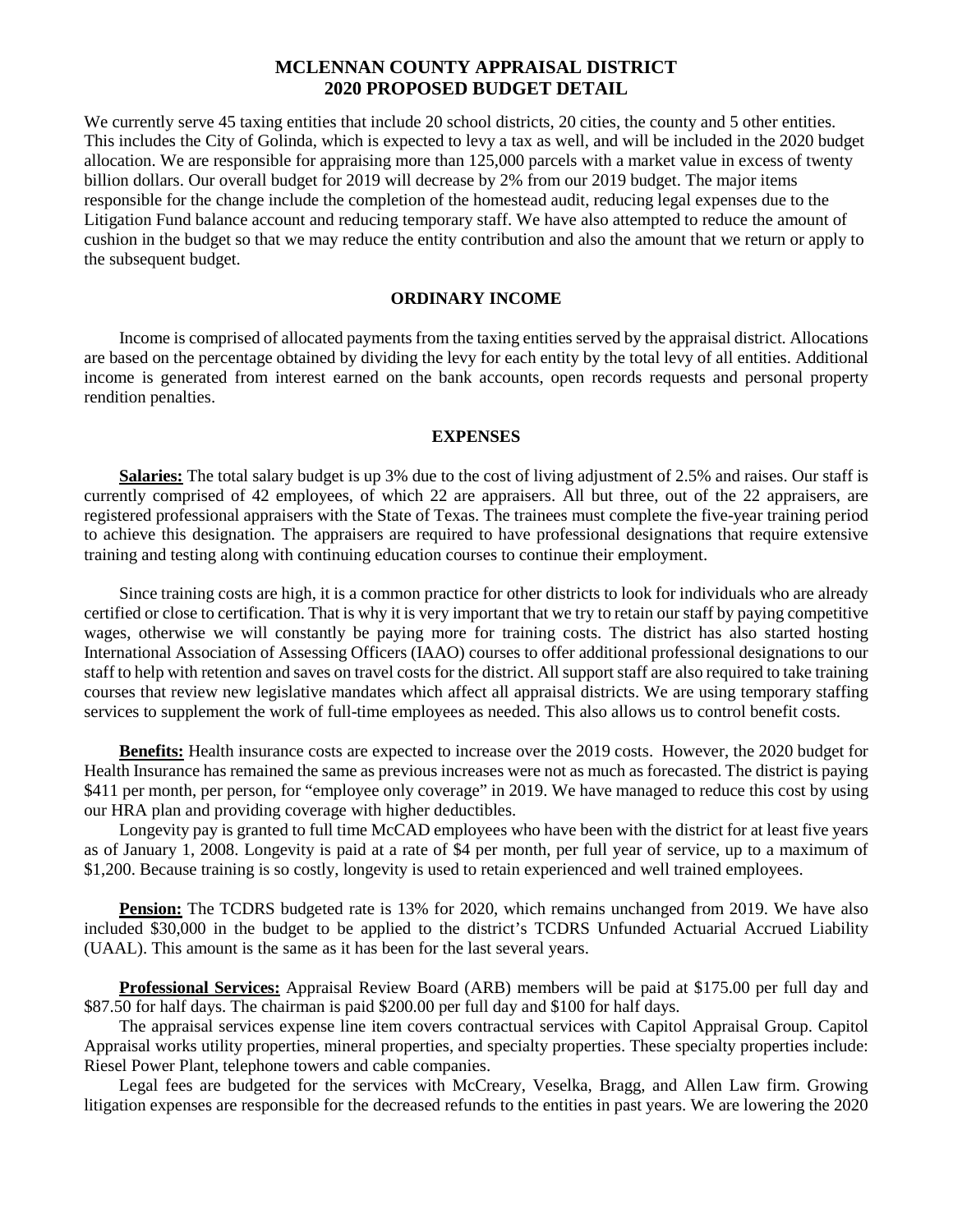Budget for legal fees as we now have the Litigation Fund when large trial expenses exceed the typical annual budget. The district is anticipating at least one high value case to go to trial in 2020 that could cost several hundred thousand dollars to defend.

Temp services have also decreased due to revamping the protest process in order to be more efficient and less time consuming.

2019 was the last year of payments for the Homestead Audit service, which recovered approximately \$600,000 in taxes and interest to date. The program returned less than anticipated as the districts data was cleaner than comparable districts, but still recovered twice as much as the cost.

**Office Operating Expenses:** Office supplies have increased in cost over the last few years and the district has increased its use of State purchasing contracts. Printing expenses, including costs for processing Notices of Appraised Value, personal property renditions, and personal property penalty letters, have also increased. Additional postage costs are due to increased requirements to notify taxpayers of changes and increases in the amount of certified mail. Insurance expenses cover general liability, property (real and contents), electronic data processing, accounts receivable/valuable papers, commercial crime, umbrella liability, and employee/public officials liability.

**Maintenance Expenses:** The software maintenance budget includes maintenance expenses for the computer assisted mass appraisal software used for valuing properties, as well as, software for GIS mapping, and deed information. These items increase approximately 2%-3% each year. Since replacing our old elevator, we have been able to reduce our overall building maintenance costs.

### **CAPITAL OUTLAY**

We will be flying each school district according to our future reappraisal plans. Continuing with "Change Finder" options for our aerial flights, we will be able to work more efficiently and also meet legislation mandates for inspecting properties once every three years. It also allows us to pick up new improvements that did not have building permits issued for them. The cost for aerials will be minimal when compared to the value added by picking up these new improvements. In addition to aerial imagery, the district has begun to utilize a street view photography vendor that provides high resolution images of improved properties. The vendor will be able to provide photographs faster and cheaper than the district can, while leaving the appraisers to focus on accurate evaluations. We replaced our servers in 2015 and expect them to remain in service until 2021. Desktop computers were replaced in 2019 and eight used computers were reformatted and donated to taxing entities.

### **DEBT SERVICE EXPENSE**

These budgeted expenses cover twelve months of mortgage payments in 2019. We refinanced the building with Capital One in 2016, lowering our interest rate from 5.84545% to 4.5%. This will save the entities over \$100,000 in additional interest over the life of the loan.

## **CONTINGENCY FUND**

The contingency fund is increased \$25,000 to \$125,000 for additional contingency items that may come up with less overage built-in to each line item. There is no pending litigation against the District other than valuation related cases. Additionally, the board has implemented policies to ensure that sufficient capital reserves are in place to maintain a positive fund balance, now and in the future, as well as having developed a 5-year budgeted forecast.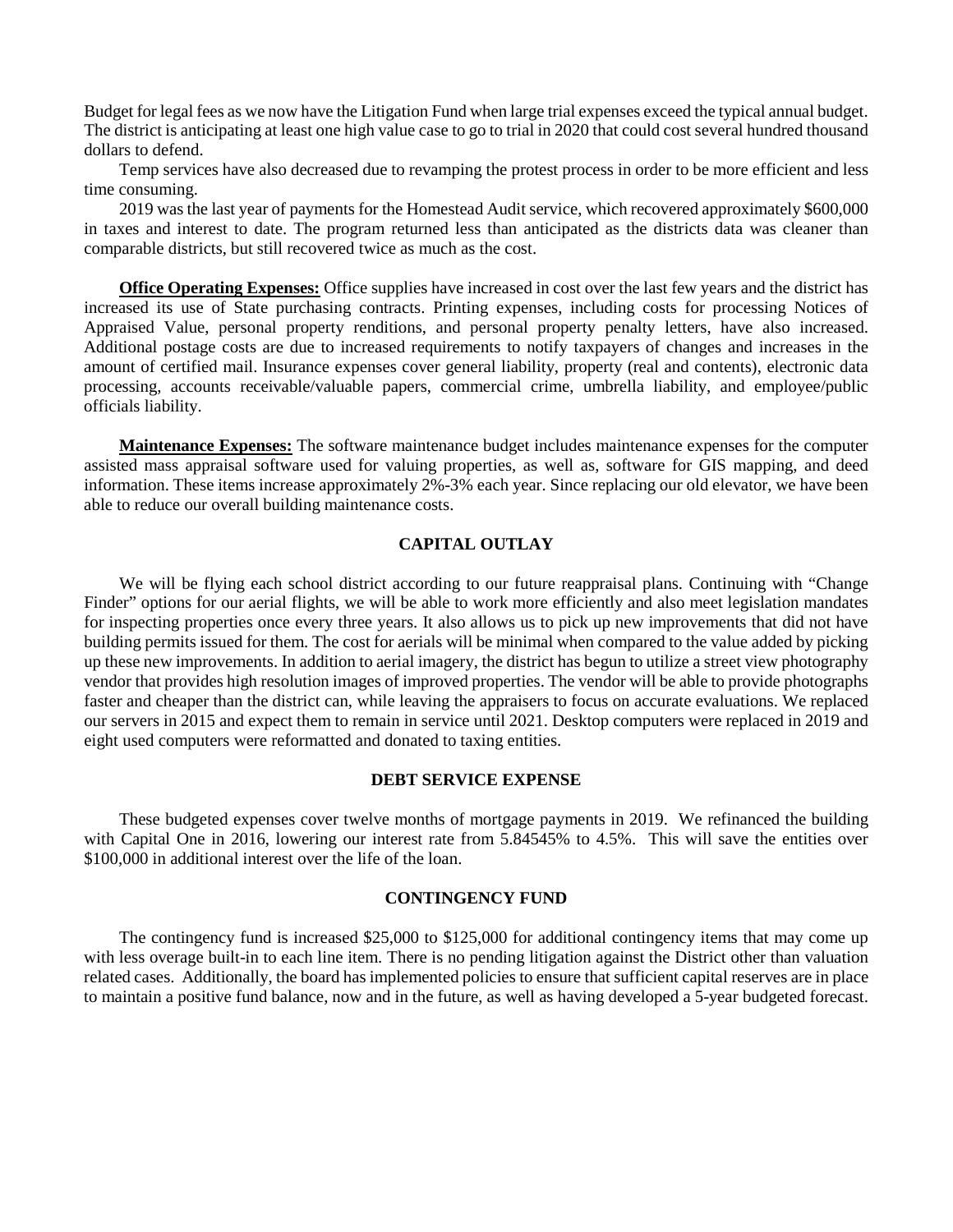# **MCLENNAN COUNTY APPRAISAL DISTRICT YEARLY BUDGET COMPARISON**

| <b>YEAR</b>                                                                                    | 2015      | 2016       | 2017      | 2018      | 2019      | 2020      |
|------------------------------------------------------------------------------------------------|-----------|------------|-----------|-----------|-----------|-----------|
| <b>TOTAL BUDGET AMOUNT</b>                                                                     | 4,514,164 | 3,931,923  | 4,015,115 | 4,640,293 | 4,465,382 | 4,383,411 |
| % BUDGET INCREASE                                                                              | 19.04%    | $-12.90\%$ | 2.12%     | 15.57%    | $-3.77%$  | $-1.84%$  |
| <b>ENTITY CONTRIBUTION</b>                                                                     | 4,498,164 | 3,913,850  | 3,998,615 | 4,240,290 | 4,451,232 | 4,358,411 |
| <b>TOTAL EXPENSE</b><br><b>AUDITED</b>                                                         | 3,702,733 | 3,905,032  | 3,628,095 | 3,940,399 |           |           |
| <b>***WHAT SHOULD HAVE</b><br><b>BEEN CREDITED</b>                                             | 795,431   | 8,818      | 370,520   | 299,891   |           |           |
| <b>ENTITY ACTUAL CREDITED</b><br><b>AMOUNT</b>                                                 | 0         | 0          | 385,853   | 222,572   |           |           |
| <b>FUND BALANCE</b>                                                                            | 611,282   | 630,655    | 630,655   | 730,655   |           |           |
| <b>CONTINGENCY FUNDS</b>                                                                       | 750,000   | 200,000    | 150,000   | 100,000   | 100,000   | 125,000   |
| <b>NUMBER OF EMPLOYEES</b>                                                                     | 41        | 41         | 41        | 42        | 42        | 42        |
| *** This is the difference between the Entity Contribution & what the District actually spent. |           |            |           |           |           |           |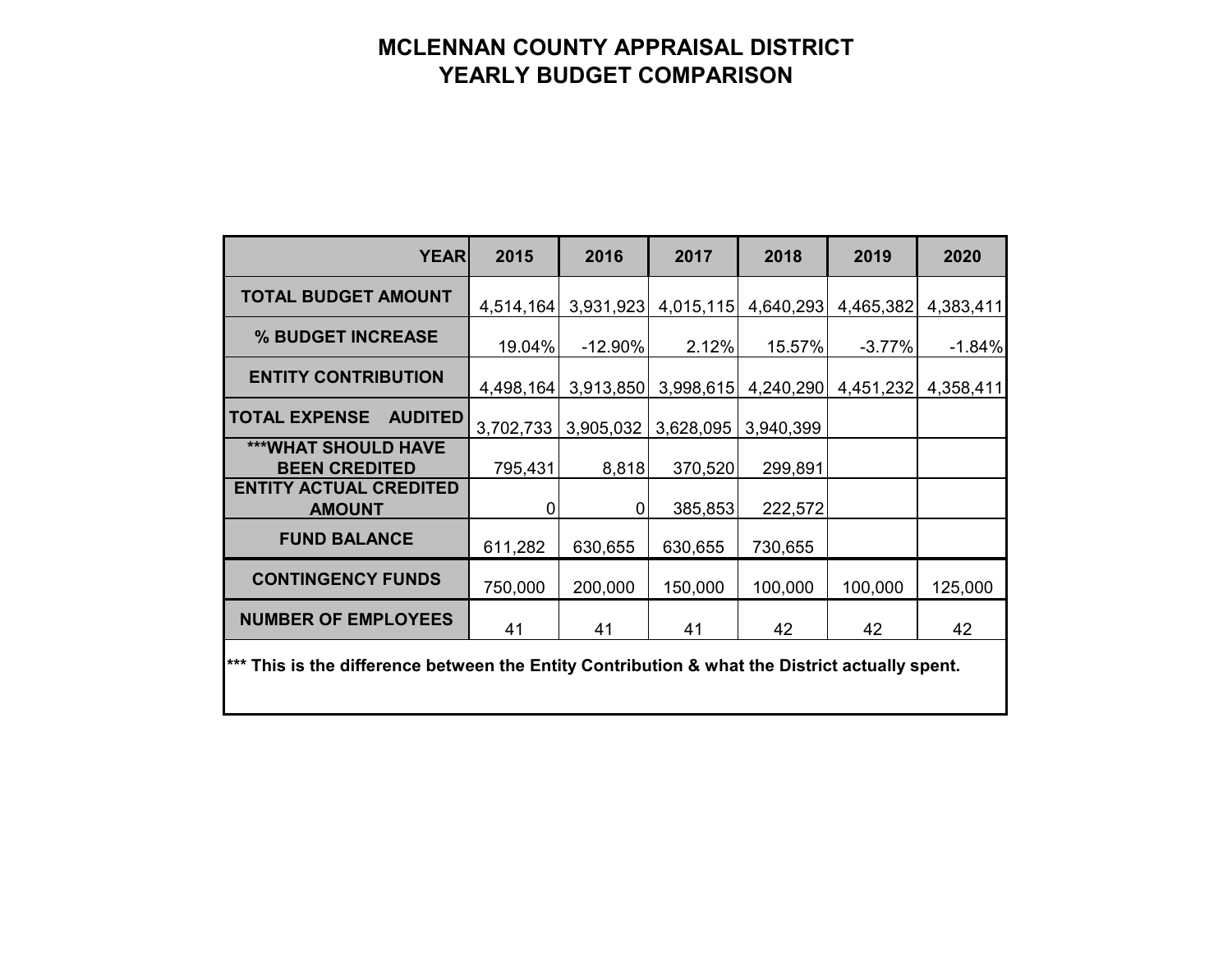#### **MCLENNAN COUNTY APPRAISAL DISTRICT 2020 PRELIMINARY ANNUAL BUDGET**

|      |                                                                                                                                                                                                                                                                                                                              | 2019<br><b>BUDGET</b>                                                                            | <b>ACCOUNT</b><br><b>TOTAL</b> | 2020                                                                                             | <b>ACCOUNT</b><br><b>TOTAL</b> | \$ CHANGE                                                                 | <b>PERCENT</b><br><b>CHANGE</b>                                                   |
|------|------------------------------------------------------------------------------------------------------------------------------------------------------------------------------------------------------------------------------------------------------------------------------------------------------------------------------|--------------------------------------------------------------------------------------------------|--------------------------------|--------------------------------------------------------------------------------------------------|--------------------------------|---------------------------------------------------------------------------|-----------------------------------------------------------------------------------|
| 5000 | <b>SALARIES</b><br>5001 ADMINISTRATION<br>5002 APPRAISAL<br>5003<br><b>MAPPING</b><br>5004 CLERICAL<br>5008 AUTO & PHONE ALLOWANCE                                                                                                                                                                                           | 293.475<br>953,020<br>267,585<br>396,102<br>137,020                                              |                                | 301,775<br>997,242<br>270,895<br>408,317<br>137,020                                              |                                | 8,300<br>44,222<br>3,310<br>12,215<br>0                                   | 2.8%<br>4.6%<br>1.2%<br>3.1%<br>0.0%                                              |
|      | <b>TOTAL SALARIES</b>                                                                                                                                                                                                                                                                                                        |                                                                                                  | 2,047,202                      |                                                                                                  | 2,115,249<br>3.32%             |                                                                           |                                                                                   |
| 5100 | <b>BENEFITS</b><br>5105 FICA TAX EXPENSE<br>5110 HEALTH INSURANCE<br>5110-1 PB&H DEDUCTIBLE (HRA)<br><b>DISABILITY</b><br>5113<br>5115 LIFE INSURANCE<br>5120 LONGEVITY<br><b>PENSION</b><br>5125<br>5126<br><b>PENSION UAAL</b><br>5130<br>UNEMPLOYMENT COMPENSATION<br>5135 WORKMANS COMPENSATION<br><b>TOTAL BENEFITS</b> | 153,900<br>227,900<br>33,700<br>6,100<br>8,600<br>13,500<br>262,200<br>30,100<br>9,200<br>16,500 | 761,700                        | 162,500<br>228,200<br>33,700<br>7,200<br>9,100<br>15,700<br>277,100<br>30,000<br>9,200<br>17,300 | 790,000                        | 8,600<br>300<br>0<br>1,100<br>500<br>2,200<br>14,900<br>(100)<br>0<br>800 | 5.6%<br>0.1%<br>0.0%<br>18.0%<br>5.8%<br>16.3%<br>5.7%<br>$-0.3%$<br>0.0%<br>4.8% |
| 5200 | <b>PROFESSIONAL SERVICES</b><br>5201 APPRAISAL REVIEW BOARD                                                                                                                                                                                                                                                                  | 80,000                                                                                           |                                | 100,000                                                                                          | 3.72%                          | 20,000                                                                    | 25.0%                                                                             |
|      | 5205 APPRAISAL SERVICES<br>5210 AUDIT<br>5215 BOARD OF DIRECTORS<br>5217 COBRA                                                                                                                                                                                                                                               | 30,000<br>6,500<br>1,200<br>0                                                                    |                                | 26.000<br>6,500<br>1,200<br>0                                                                    |                                | (4,000)<br>0<br>0<br>0                                                    | $-13.3%$<br>0.0%<br>0.0%<br>0.0%                                                  |
|      | <b>COMPUTER SERVICES</b><br>5218<br>5220 CONSULTING SERVICES                                                                                                                                                                                                                                                                 | 20,000<br>0                                                                                      |                                | 4,500<br>0                                                                                       |                                | (15,500)                                                                  | $-77.5%$<br>0.0%                                                                  |
|      | 5220-1<br><b>ACCOUNTING</b><br>5220-2<br><b>MISC CONSULTING</b><br>5220-5<br>HOMESTEAD AUDIT<br>5220 LAWN SERVICE                                                                                                                                                                                                            | 11,700<br>0<br>110,600<br>3,000                                                                  |                                | 13,110<br>25,000<br>0<br>0                                                                       |                                | 1,410<br>25,000                                                           | 12.1%<br>0.0%<br>0.0%<br>0.0%                                                     |
|      | 5220<br><b>JANITORIAL SERVICE</b><br>ARBITRATION<br>5229<br>5230<br><b>LEGAL SERVICES</b>                                                                                                                                                                                                                                    | 20,000<br>5,000<br>0                                                                             |                                | 0<br>15,000<br>0                                                                                 |                                | 10,000                                                                    | 0.0%<br>200.0%<br>0.0%                                                            |
|      | 5230-1<br><b>RETAINER</b><br>5230-2<br><b>COURT COST</b><br>5230-3<br><b>MISC LEGAL SERVICES</b><br>5230-4<br><b>ARB Legal Counsel</b><br>5233<br><b>MOVING SERVICE</b>                                                                                                                                                      | 24,000<br>300,000<br>20,000<br>5,000<br>0                                                        |                                | 22,800<br>250,000<br>10,000<br>3,000<br>0                                                        |                                | (1,200)<br>(50,000)<br>(10,000)<br>(2,000)<br>0                           | $-5.0%$<br>$-16.7%$<br>$-50.0%$<br>$-40.0%$<br>0.0%                               |
|      | 5234<br>PAYROLL SERVICE FEE<br>5235<br>PERSONAL PROPERTY LISTS<br>5239<br>SHREDDING SERVICE<br>5240 TEMP SERVICES                                                                                                                                                                                                            | 4,869<br>2,800<br>500<br>60,000                                                                  |                                | 4,869<br>2,800<br>500<br>25,000                                                                  |                                | 0<br>0<br>0<br>(35,000)                                                   | 0.0%<br>0.0%<br>0.0%<br>$-58.3%$                                                  |
|      | <b>TOTAL PROFESSIONAL SERVICES</b>                                                                                                                                                                                                                                                                                           |                                                                                                  | 705,169                        |                                                                                                  | 510,279<br>-27.64%             |                                                                           |                                                                                   |
| 5300 | <b>OFFICE OPERATING EXPENSES</b><br>5301 DUES AND MEMBERSHIPS<br>5305 FORMS AND PRINTING                                                                                                                                                                                                                                     | 6,000<br>0                                                                                       |                                | 8,000                                                                                            |                                | 2,000                                                                     | 33.3%                                                                             |
|      | 5305-1<br><b>NOTICES</b><br>5305-2<br><b>RENDITIONS</b><br>5305-3<br><b>MISC</b>                                                                                                                                                                                                                                             | 28,000<br>7,500<br>5,000                                                                         |                                | 0<br>28,000<br>5,500<br>4,000                                                                    |                                | 0<br>(2,000)<br>(1,000)                                                   | 0.0%<br>0.0%<br>$-26.7%$<br>$-20.0%$                                              |
|      | 5310 INSURANCE<br>5315 LEGAL PUBLICATIONS<br>5317 MILEAGE REIMBURSEMENT                                                                                                                                                                                                                                                      | 7,700<br>8,000<br>1,000                                                                          |                                | 8,500<br>8,000<br>300                                                                            |                                | 800<br>0<br>(700)                                                         | 10.4%<br>0.0%<br>$-70.0%$                                                         |
|      | 5320 OFFICE EQUIPMENT RENTAL<br>5320-1<br>POSTAGE MACHINE<br>5320-2<br><b>COPIERS</b><br>5330 POSTAGE AND FREIGHT                                                                                                                                                                                                            | 0<br>5,000<br>10,000<br>0                                                                        |                                | 0<br>5,000<br>10,000<br>0                                                                        |                                | 0<br>0                                                                    | 0.0%<br>0.0%<br>0.0%<br>0.0%                                                      |
|      | 5330-1<br><b>POSTAGE</b><br>5330-2<br><b>FREIGHT</b><br>5335 SMALL EQUIPMENT AND FURNITURE<br>5336 SMALL SOFTWARE                                                                                                                                                                                                            | 95,000<br>1,500<br>2,000<br>3,000                                                                |                                | 94,000<br>1,000<br>1,500<br>1,500                                                                |                                | (1,000)<br>(500)<br>(500)<br>(1,500)                                      | $-1.1%$<br>$-33.3%$<br>$-25.0%$<br>$-50.0%$                                       |
|      | 5340 SUBSCRIPTIONS AND BOOKS<br>5345 SUPPLIES<br>5345-1<br>OFFICE SUPPLIES                                                                                                                                                                                                                                                   | 20,000<br>0<br>24,000                                                                            |                                | 24,000<br>0<br>24,000                                                                            |                                | 4,000<br>0                                                                | 20.0%<br>0.0%<br>0.0%                                                             |
|      | <b>TRAINING AND EDUCATION</b><br>5350<br>5355 TRAVEL<br><b>UTILITIES</b><br>5360                                                                                                                                                                                                                                             | 17,000<br>15,000<br>0                                                                            |                                | 22,000<br>15,000<br>0                                                                            |                                | 5,000<br>0                                                                | 29.4%<br>0.0%<br>0.0%                                                             |
|      | 5360-1<br>PHONE AND INTERNET<br>5360-2<br><b>ELECTRIC</b><br>5360-4<br><b>WATER AND SEWER</b>                                                                                                                                                                                                                                | 14,000<br>23,000<br>4,000                                                                        |                                | 14,000<br>23,000<br>3,500                                                                        |                                | 0<br>0<br>(500)                                                           | 0.0%<br>0.0%<br>$-12.5%$                                                          |
|      | 5365 MISC EXPENSE<br><b>TOTAL OFFICE OPERATING EXPENSES</b>                                                                                                                                                                                                                                                                  | 1,000                                                                                            | 297,700                        | 1,000                                                                                            | 301,800<br>1.38%               | 0                                                                         | $0.0\%$                                                                           |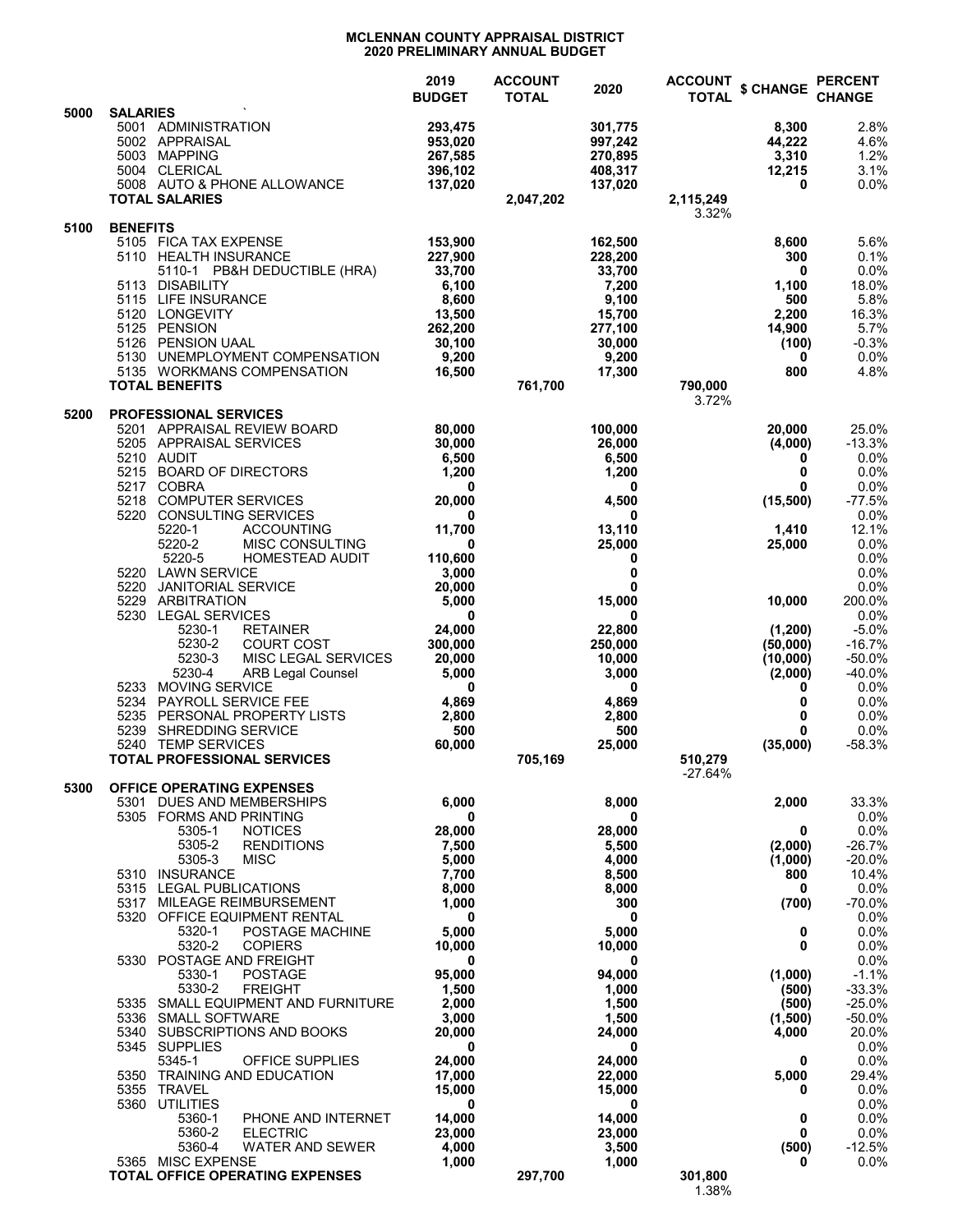| 5400 |      | <b>MAINTENANCE EXPENSES</b>   |                                             |           |             |          |                      |          |          |
|------|------|-------------------------------|---------------------------------------------|-----------|-------------|----------|----------------------|----------|----------|
|      | 5401 | <b>BUILDING</b>               |                                             | 10,000    |             | 15,000   |                      | 5,000    | 50.0%    |
|      |      | 5401-1                        | <b>JANITORIAL SERVICES</b>                  |           |             | 15,840   |                      |          | 0.0%     |
|      | 5402 | <b>ELEVATOR</b>               |                                             | 5,000     |             | 1,000    |                      | (4,000)  | $-80.0%$ |
|      | 5403 | <b>LAWN SERVICE</b>           |                                             |           |             | 4.000    |                      |          | 0.0%     |
|      |      |                               | 5405 COMPUTER EQUIPMENT-HARDWARE            | 6,000     |             | 3,000    |                      | (3,000)  | $-50.0%$ |
|      |      |                               | 5410 SMALL EQUIPMENT AND FUNITURE           | 3,000     |             | 2,000    |                      | (1,000)  | $-33.3%$ |
|      |      |                               | 5415 SOFTWARE MAINTENANCE                   | 0         |             | 0        |                      | 0        | 0.0%     |
|      |      | 5415-1                        | <b>TRUE AUTOMATION</b>                      | 129,000   |             | 137,436  |                      | 8,436    | 6.5%     |
|      |      | 5415-5                        | SOFTWARE SERVICE                            | 6,000     |             | 4,000    |                      | (2,000)  | $-33.3%$ |
|      |      | 5415-6                        | <b>ESRI</b>                                 | 10,000    |             | 9,900    |                      | (100)    | $-1.0%$  |
|      |      |                               | 5420 TELEPHONE MAINTENANCE                  | $\bf{0}$  |             | $\bf{0}$ |                      | 0        | 0.0%     |
|      |      |                               | <b>TOTAL MAINTENANCE EXPENSES</b>           |           | 169,000     |          | 192,176              |          |          |
|      |      |                               |                                             | 3,980,771 |             |          | 13.71%               |          |          |
| 5500 |      | <b>CAPITAL OUTLAY</b>         |                                             |           |             |          |                      |          |          |
|      |      |                               | 5501 BUILDING IMPROVEMENTS                  | 5,000     |             | 7,000    |                      | 2,000    | 40.0%    |
|      |      | 5502 SMALL EQUIPMENT          |                                             | 5,000     |             | 1,500    |                      | (3,500)  | $-70.0%$ |
|      |      | 5505 LARGE EQUIPMENT          |                                             | 50,000    |             | 15,000   |                      | (35,000) | $-70.0%$ |
|      |      | 5510 LARGE FURNITURE          |                                             | 1,000     |             | 1,000    |                      | 0        | 0.0%     |
|      |      |                               | 5525 AERIAL PHOTOGRAPHY                     | 196,000   |             | 196,000  |                      | $\bf{0}$ | 0.0%     |
|      |      | <b>TOTAL CAPITAL OUTLAY</b>   |                                             |           | 257,000     |          | 220,500<br>$-14.20%$ |          |          |
| 5600 |      | <b>DEBT SERVICE EXPENSE</b>   |                                             |           |             |          |                      |          |          |
|      | 5601 |                               | DEBT SERVICE INTEREST--BUILDING             | 46,736    |             | 43,324   |                      | (3, 412) | $-7.3%$  |
|      |      |                               | 5605 DEBT SERVICE PRINCIPLE--BUILDING       | 80,876    |             | 85,083   |                      | 4,207    | 5.2%     |
|      |      |                               | <b>TOTAL DEBT SERVICE EXPENSE</b>           |           | 127,611     |          | 128,407              |          |          |
|      |      |                               |                                             |           |             |          | 0.62%                |          |          |
| 6000 |      | <b>CONTINGENCY FUND</b>       |                                             |           |             |          |                      |          |          |
|      |      |                               | 6010 GENERAL CONTINGENCY FUND               | 100,000   |             | 125,000  |                      | 25,000   | 25.0%    |
|      |      | <b>TOTAL CONTINGENCY FUND</b> |                                             |           | 100,000     |          | 125,000              |          |          |
|      |      |                               |                                             |           |             |          | 25.00%               |          |          |
|      |      | <b>TOTAL OPERATING BUDGET</b> |                                             |           | 4,465,382   |          | 4,383,411<br>S       |          |          |
|      |      |                               |                                             |           |             |          | $-1.84%$             |          |          |
|      |      |                               | <b>LESS BUDGETED GENERAL INCOME</b>         |           |             |          |                      |          |          |
|      |      |                               | 4033 INTEREST ON INVESTMENTS                |           | 150         |          |                      |          | 0.0%     |
|      |      |                               | 4015 INTEREST ON BANK ACCTS                 |           |             |          | 15,000               |          |          |
|      | 4040 |                               | MISCELLANEOUS REVENUE                       |           | 4,000       |          | 2,000                |          | 0.0%     |
|      | 4045 |                               | BPP RENDITION PENALTY REVENUE               |           | 10,000      |          | 8,000                |          | 0.0%     |
|      |      | <b>TOTAL GENERAL INCOME</b>   |                                             |           | 14,150      |          | 25,000               |          |          |
|      |      |                               | <b>LESS FUND BALANCE CREDIT TO ENTITIES</b> |           | 0           |          | 0                    |          |          |
|      |      | <b>TOTAL ENTITY SUPPORT</b>   |                                             |           | \$4,451,232 |          | \$4,358,411          |          |          |
|      |      |                               |                                             |           |             |          | $-2.09%$             |          |          |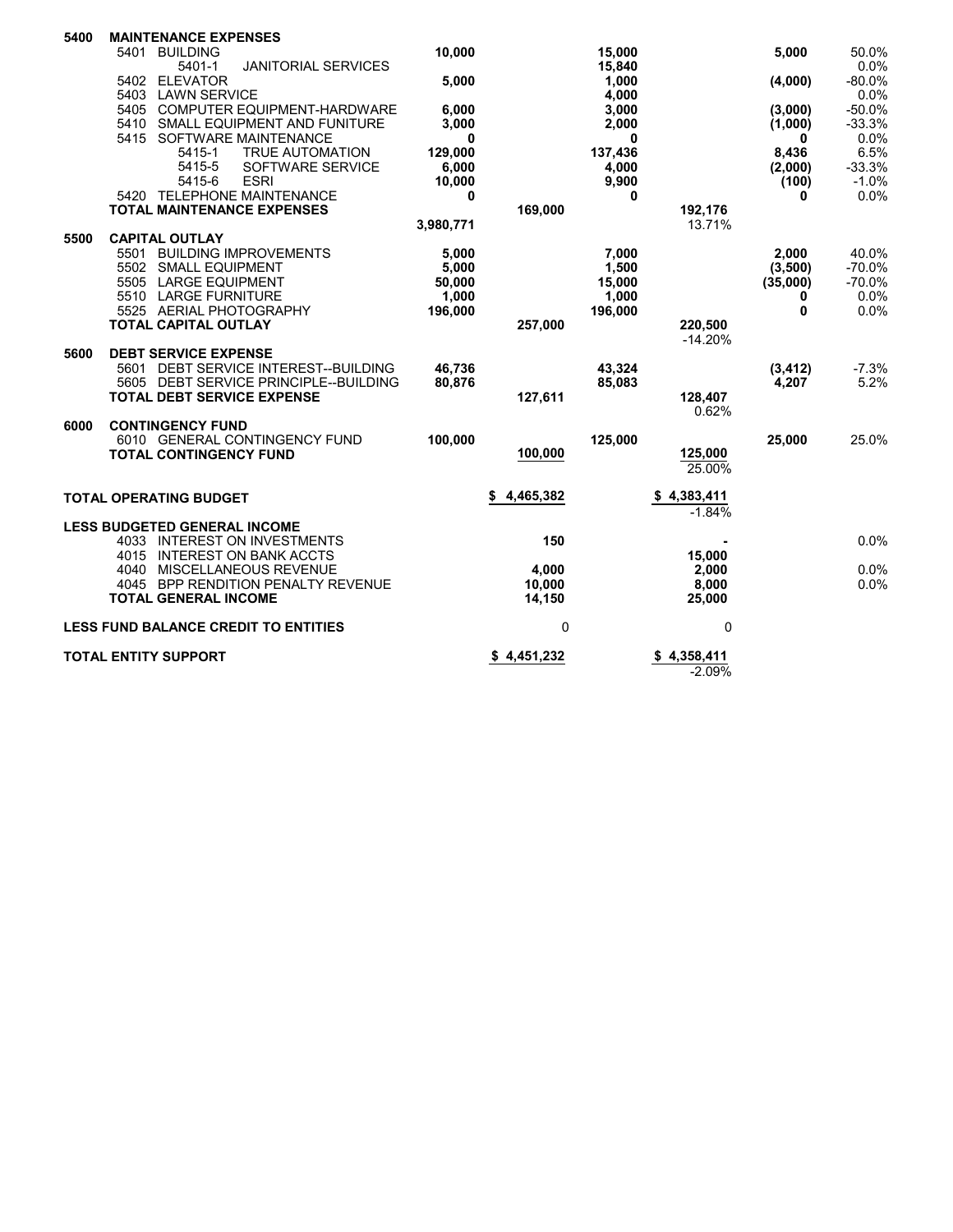### **MCLENNAN COUNTY APPRAISAL DISTRICT Profit Loss Budget Yearly Comparison**

|                                                         | <b>Final Budget</b> | Approved   | Estimated        |             |           |                  | Forecast         |                  |           |
|---------------------------------------------------------|---------------------|------------|------------------|-------------|-----------|------------------|------------------|------------------|-----------|
|                                                         | 2018                | 2019       | 2020             |             | 2021      | 2022             | 2023             | 2024             | 2025      |
| Income                                                  |                     |            |                  |             |           |                  |                  |                  |           |
| 4020 · Revenue from Taxing Entities                     | 4,626,143           | 4,451,232  | 4,358,411        | $-2.09%$    | 4,328,198 | 4,468,109        | 4,432,684        | 4,503,967        | 4,576,996 |
| 4035 · Interest - Bank Accts                            |                     |            | 15,000           |             | 15,000    | 15,000           | 15,000           | 15,000           | 15,000    |
| 4040 · Miscellaneous Revenue                            | 4,000               | 4,000      | 2,000            | $-50.00%$   | 4,000     | 4,000            | 4,000            | 4,000            | 4,000     |
| 4045 · BPP RENDITION PENALTY REVENUE                    | 10,000              | 10,000     | 8,000            | $-20.00%$   | 10,000    | 10,000           | 10,000           | 10,000           | 10,000    |
| <b>Total Income</b>                                     | 4,640,293           | 4,465,382  | 4,383,411        | $-1.84%$    | 4,357,198 | 4,497,109        | 4,461,684        | 4,532,967        | 4,605,996 |
| <b>Gross Profit</b>                                     | 4,640,293           | 4,465,382  | 4,383,411        | $-1.84%$    | 4,357,198 | 4,497,109        | 4,461,684        | 4,532,967        | 4,605,996 |
| <b>Expense</b>                                          |                     |            |                  |             |           |                  |                  |                  |           |
| 5000 · Salaries                                         |                     |            |                  |             |           |                  |                  |                  |           |
| 5001 · Administration                                   | 358,509             | 293,475    | 301,775          | 2.83%       | 309,319   | 317,052          | 324,979          | 333,103          | 341,431   |
| 5002 · Appraisal                                        | 963,048             | 953,020    | 997,242          | 4.64%       | 1,022,173 | 1,047,727        | 1,073,921        | 1,100,769        | 1,128,288 |
| 5003 · Mapping                                          | 160,413             | 267,585    | 270,895          | 1.24%       | 277,667   | 284,609          | 291,724          | 299,017          | 306,493   |
| 5004 · Clerical                                         | 444,850             | 396,102    | 408,317          | 3.08%       | 418,525   | 428,988          | 439,713          | 450,706          | 461,973   |
| 5008 · Auto and Phone Allowance                         | 137,020             | 137,020    | 137,020          | $0.00\%$    | 137,020   | 137,020          | 137,020          | 137,020          | 137,020   |
| Total 5000 · Salaries                                   | 2,063,840           | 2,047,202  | 2,115,249        | 3.32%       | 2,164,705 | 2,215,397        | 2,267,356        | 2,320,615        | 2,375,205 |
| 5100 · Benefits                                         |                     |            |                  |             |           |                  |                  |                  |           |
| 5105 · FICA Tax Expense                                 | 158,425             | 153,900    | 162,500          | 5.59%       | 173,176   | 177,232          | 181,389          | 185,649          | 190,016   |
| 5110 · Health Insurance                                 |                     |            |                  |             |           |                  |                  |                  |           |
| 5110-1 · PB&H-Deductible                                | 34,000              | 33,700     | 33,700           | 0.00%       | 33,700    | 33,700           | 33,700           | 33,700           | 33,700    |
| 5110 · Health Insurance - Other                         | 234,000             | 227,900    | 228,200          | 0.13%       | 232,764   | 237,419          | 242,168          | 247,011          | 251,951   |
| Total 5110 · Health Insurance                           | 268,000.00          | 261,600    | 261,900          | 0.11%       | 266,464   | 271,119          | 275,868          | 280,711          | 285,651   |
| 5113 · Disability Long Term Insurance                   | 6,000               | 6,100      | 7,200            | 18.03%      | 7,200     | 7,200            | 7,200            | 7,200            | 7,200     |
| 5115 · Life Insurance                                   | 8,850               | 8,600      | 9,100            | 5.81%       | 9,100     | 9,100            | 9,100            | 9,100            | 9,100     |
| 5120 · Longevity                                        | 14,832              | 13,500     | 15,700           | 16.30%      | 16,000    | 16,000           | 16,000           | 16,000           | 16,000    |
| 5125 · Pension                                          | 269,944             | 262,200    | 277,100          | 5.68%       | 281,412   | 288,002          | 294,756          | 301,680          | 308,777   |
| 5126 · Pension UAAL-TCDRS                               | 30,000              | 30,100     | 30,000           | $-0.33%$    | 30,000    | 30,000           | 30,000           | 30,000           | 30,000    |
| 5130 · Unemployment Compensation                        | 9,200               | 9,200      | 9,200            | 0.00%       | 9,200     | 9,200            | 9,200            | 9,200            | 9,200     |
| 5135 · Workers Compensation-TML                         | 16,800              | 16,500     | 17,300           | 4.85%       | 17,000    | 17,000           | 17,000           | 17,000           | 17,000    |
| Total 5100 · Benefits                                   | 782,051             | 761,700    | 790,000          | 3.72%       | 809,552   | 824,853          | 840,512          | 856,540          | 872,944   |
| 5200 · Professional Services                            |                     |            |                  |             |           |                  |                  |                  |           |
| 5201 · Appraisal Review Board                           | 80,000              | 80,000     | 100,000          | 25.00%      | 100,000   | 100,000          | 100,000          | 100,000          | 100,000   |
| 5205 · Appraisal Services                               | 30,000              | 30,000     | 26,000           | $-13.33%$   | 26,000    | 26,000           | 26,000           | 26,000           | 26,000    |
| 5210 · Audit-PB&H                                       | 6,500               | 6,500      | 6,500            | 0.00%       | 6,700     | 6,700            | 6,700            | 6,700            | 6,700     |
| 5215 · Board of Directors                               | 1,200               | 1,200      | 1,200            | 0.00%       | 1,200     | 1,200            | 1,200            | 1,200            | 1,200     |
| 5218 · Computer Services                                | 10,000              | 20,000     | 4,500            | $-77.50%$   | 4,500     | 4,500            | 4,500            | 4,500            | 4,500     |
| 5220 · Consulting Services<br>$5220-1 \cdot$ Accounting |                     |            |                  | 12.05%      | 13,110    |                  |                  |                  | 13,110    |
| 5220-2 · Misc Consulting                                |                     | 11,700     | 13,110<br>25,000 |             | 25,000    | 13,110<br>25,000 | 13,110<br>25,000 | 13,110<br>25,000 | 25,000    |
| 5220 · Homestead Audit Service                          | 110,600.00          | 110,600.00 |                  | -100.00%    |           |                  |                  |                  |           |
| Total 5220 · Consulting Services                        | 110,600.00          | 132,300.00 | 38,110.00        | $-71.19%$   | 38,110.00 | 38,110.00        | 38,110.00        | 38,110.00        | 38,110.00 |
| 5222 · Lawn Service                                     | 3,000               | 3,000      |                  | $-100.00\%$ |           |                  |                  |                  |           |
| 5225 · Janitorial Services-PBMS                         | 22,000              | 20,000     |                  | $-100.00\%$ |           |                  |                  |                  |           |
| 5229 · Arbitration                                      | 3,000               | 5,000      | 15,000           | 200.00%     | 15,000    | 15,000           | 15,000           | 15,000           | 15,000    |
|                                                         |                     |            |                  |             |           |                  |                  |                  |           |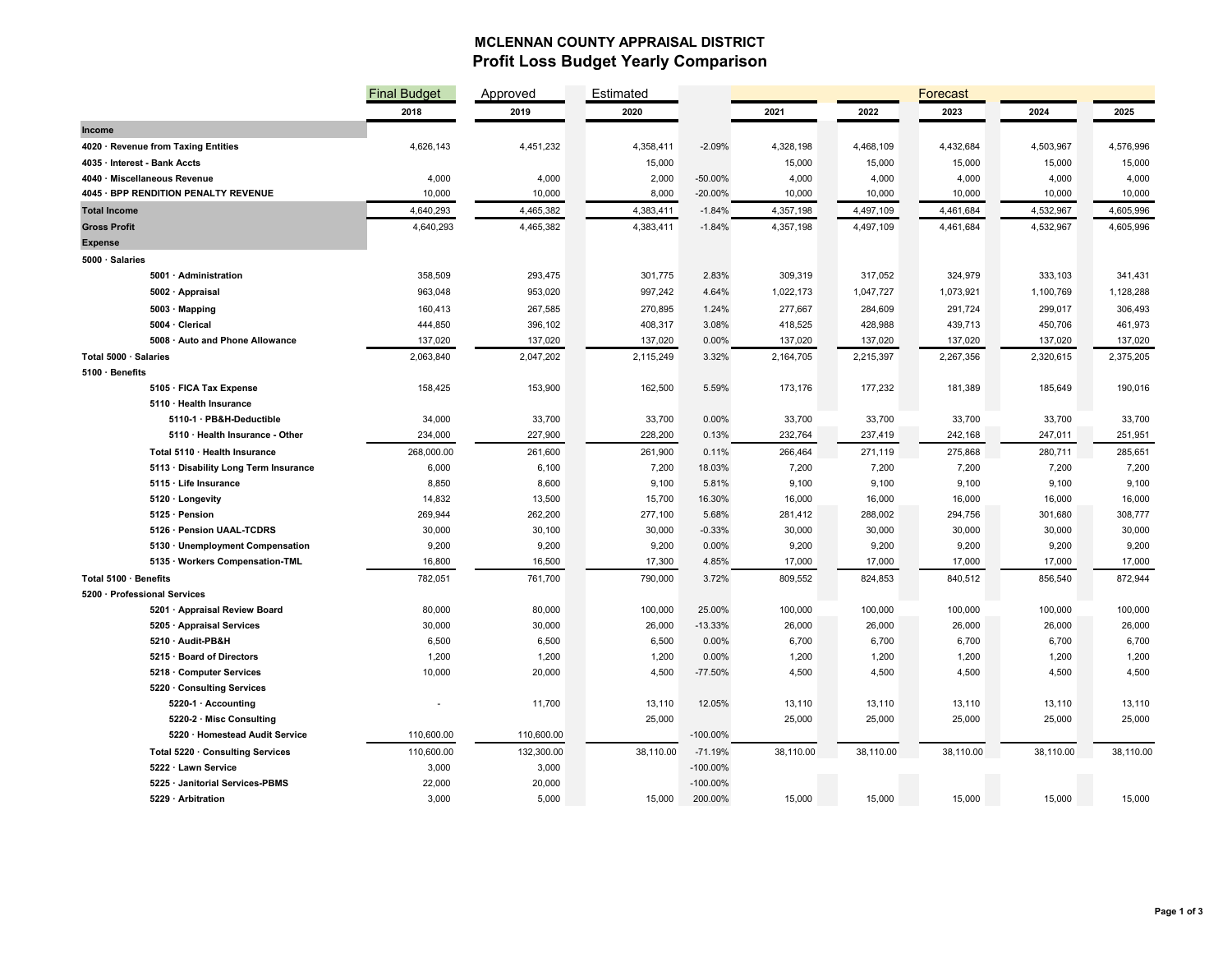## **MCLENNAN COUNTY APPRAISAL DISTRICT Profit Loss Budget Yearly Comparison**

|                                                         | <b>Final Budget</b> | Approved         | Estimated        |                   | Forecast         |                  |                  |                  |                  |
|---------------------------------------------------------|---------------------|------------------|------------------|-------------------|------------------|------------------|------------------|------------------|------------------|
|                                                         | 2018                | 2019             | 2020             |                   | 2021             | 2022             | 2023             | 2024             | 2025             |
| 5230 · Legal Services                                   |                     |                  |                  |                   |                  |                  |                  |                  |                  |
| 5230-1 · Retainer-MVBA                                  | 24,000              | 24,000           | 22,800           | $-5.00%$          | 22,800           | 22,800           | 22,800           | 22,800           | 22,800           |
| 5230-2 · Court Cost-MVBA                                | 450,000             | 300,000          | 250,000          | $-16.67%$         | 250,000          | 250,000          | 250,000          | 250,000          | 250,000          |
| 5230-3 · Misc Legal Services                            | 20,000              | 20,000           | 10,000           | -50.00%           | 10,000           | 10,000           | 10,000           | 10,000           | 10,000           |
| 5230-4 · ARB Legal Counsel-RAY ARMSTRON                 | 5,000               | 5,000            | 3,000            | -40.00%           | 3,000            | 3,000            | 3,000            | 3,000            | 3,000            |
| Total 5230 · Legal Services                             | 499,000             | 349,000          | 285,800          | $-18.11%$         | 285,800          | 285,800          | 285,800          | 285,800          | 285,800          |
| 5234 · Payroll Service Fee                              | 4,869               | 4,869            | 4,869            | 0.00%             | 4,869            | 4,869            | 4,869            | 4,870            | 4,870            |
| 5235 · Personal Property Lists                          | 2,500               | 2,800            | 2,800            | 0.00%             | 2,800            | 2,800            | 2,800            | 2,800            | 2,800            |
| 5239 · Shredding Service                                | 500                 | 500              | 500              | 0.00%             | 500              | 500              | 500              | 500              | 500              |
| 5240 · Temp Service                                     | 75,000              | 60,000           | 25,000           | -58.33%           | 25,000           | 25,000           | 25,000           | 25,000           | 25,000           |
| Total 5200 · Professional Services                      | 848,169             | 715,169          | 510,279          | $-28.65%$         | 510,479          | 510,479          | 510,479          | 510,480          | 510,480          |
| 5300 Office Operation Expenses                          |                     |                  |                  |                   |                  |                  |                  |                  |                  |
| 5301 · Dues and Memberships                             | 6,000               | 6,000            | 8,000            | 33.33%            | 8,000            | 8,000            | 8,000            | 8,000            | 8,000            |
| 5305 · Forms and Printing                               |                     |                  |                  |                   |                  |                  |                  |                  |                  |
| 5305-1 · Notices                                        | 24,200              | 28,000           | 28,000           | 0.00%             | 28,000           | 28,000           | 28,000           | 28,000           | 28,000           |
| 5305-2 · Renditions                                     | 8,250               | 7,500            | 5,500            | $-26.67%$         | 5,500            | 5,500            | 5,500            | 5,500            | 5,500            |
| $5305-3$ $\cdot$ Misc                                   | 4,400               | 5,000            | 4,000            | $-20.00%$         | 4,400            | 4,400            | 4,400            | 4,400            | 4,400            |
| Total 5305 · Forms and Printing                         | 36,850              | 40,500           | 37,500           | $-7.41%$          | 37,900           | 37,900           | 37,900           | 37,900           | 37,900           |
| 5310 · Insurance on Bidg-TML                            | 7,300               | 7,700            | 8,500            | 10.39%            | 8,500            | 8,500            | 8,500            | 8,500            | 8,500            |
| 5315 · Legal Publications-Waco Tribune                  | 6,000               | 8,000            | 8,000            | 0.00%             | 8,000            | 8,000            | 8,000            | 8,000            | 8,000            |
| 5317 · Mileage Reimbursement                            | 1,000               | 1,000            | 300              | -70.00%           | 300              | 300              | 300              | 300              | 300              |
| 5320 · Office Equipment Rental                          |                     |                  |                  |                   |                  |                  |                  |                  |                  |
| 5320-1 · Postage Machine-Neopost                        | 6,700               | 5,000            | 5,000            | 0.00%             | 5,000            | 5,000            | 5,000            | 5,000            | 5,000            |
| 5320-2 · Copiers-CTWP                                   | 12,000              | 10,000           | 10,000           | 0.00%             | 10,000           | 10,000           | 10,000           | 10,000           | 10,000           |
| Total 5320 · Office Equipment Rental                    | 18,700              | 15,000           | 15,000           | 0.00%             | 15,000           | 15,000           | 15,000           | 15,000           | 15,000           |
| 5330 · Postage and Freight                              |                     |                  |                  |                   |                  |                  |                  |                  |                  |
| 5330-1 · Postage                                        | 94,500              | 95,000           | 94,000           | $-1.05%$          | 95,880           | 97,798           | 99,754           | 101,749          | 103,784          |
| 5330-2 · Freight                                        | 900                 | 1,500            | 1,000            | -33.33%           | 1,000            | 1,000            | 1,000            | 1,000            | 1,000            |
| Total 5330 · Postage and Freight                        | 95,400              | 96,500           | 95,000           | $-1.55%$          | 96,880           | 98,798           | 100,754          | 102,749          | 104,784          |
| 5335 · Small Equipment and Furniture                    | 2,000               | 2,000            | 1,500            | $-25.00%$         | 1,500            | 1,500            | 1,500            | 1,500            | 1,500            |
| 5336 · Small Software                                   | 3,000               | 3,000            | 1,500            | -50.00%           | 1,500            | 1,500            | 1,500            | 1,500            | 1,500            |
| 5340 · Subscriptions and Books                          | 20,000              | 20,000           | 24,000           | 20.00%            | 24,000           | 24,000           | 24,000           | 24,000           | 24,000           |
| 5345 · Supplies                                         |                     |                  |                  |                   |                  |                  |                  |                  |                  |
| 5345-1 · Office Supplies                                | 24,000              | 24,000           | 24,000           | 0.00%             | 24,000           | 24,000           | 24,000           | 24,000           | 24,000           |
| Total 5345 · Supplies                                   | 24,000              | 24,000           | 24,000           | 0.00%             | 24,000           | 24,000           | 24,000           | 24,000           | 24,000           |
| 5350 · Training and Education                           | 17,000              | 17,000           | 22,000           | 29.41%            | 20,000           | 20,000           | 20,000           | 20,000           | 20,000           |
| 5355 · Travel                                           | 15,000              | 15,000           | 15,000           | 0.00%             | 15,000           | 15,000           | 15,000           | 15,000           | 15,000           |
| 5360 · Utilities                                        |                     |                  |                  |                   |                  |                  |                  |                  |                  |
| 5360-1 · Phone and Internet<br>5360-2 · Electric-Hudson | 20,000<br>27,000    | 14,000<br>23,000 | 14,000<br>23,000 | 0.00%<br>0.00%    | 14,000<br>24,000 | 14,000<br>24,000 | 14,000<br>24,000 | 14,000<br>24,000 | 14,000<br>24,000 |
|                                                         |                     | 4,000            |                  | $-12.50%$         | 4,000            | 4,000            | 4,000            | 4,000            | 4,000            |
| 5360-4 · Water and Sewer-City of Waco                   | 4,800               |                  | 3,500            |                   |                  |                  |                  |                  |                  |
| Total 5360 · Utilities                                  | 51,800              | 41,000           | 40,500           | $-1.22%$<br>0.00% | 42,000           | 42,000<br>1,000  | 42,000           | 42,000<br>1,000  | 42,000<br>1,000  |
| 5365 · Misc Expenses<br>5366 · Bank Service Fee         | 1,351               | 1,000            | 1,000            |                   | 1,000            |                  | 1,000            |                  |                  |
|                                                         |                     |                  |                  |                   |                  |                  |                  |                  |                  |
| Total 5300 · Office Operation Expenses                  | 305,401             | 297,700          | 301,800          | 1.38%             | 303,580          | 305,498          | 307,454          | 309,449          | 311,484          |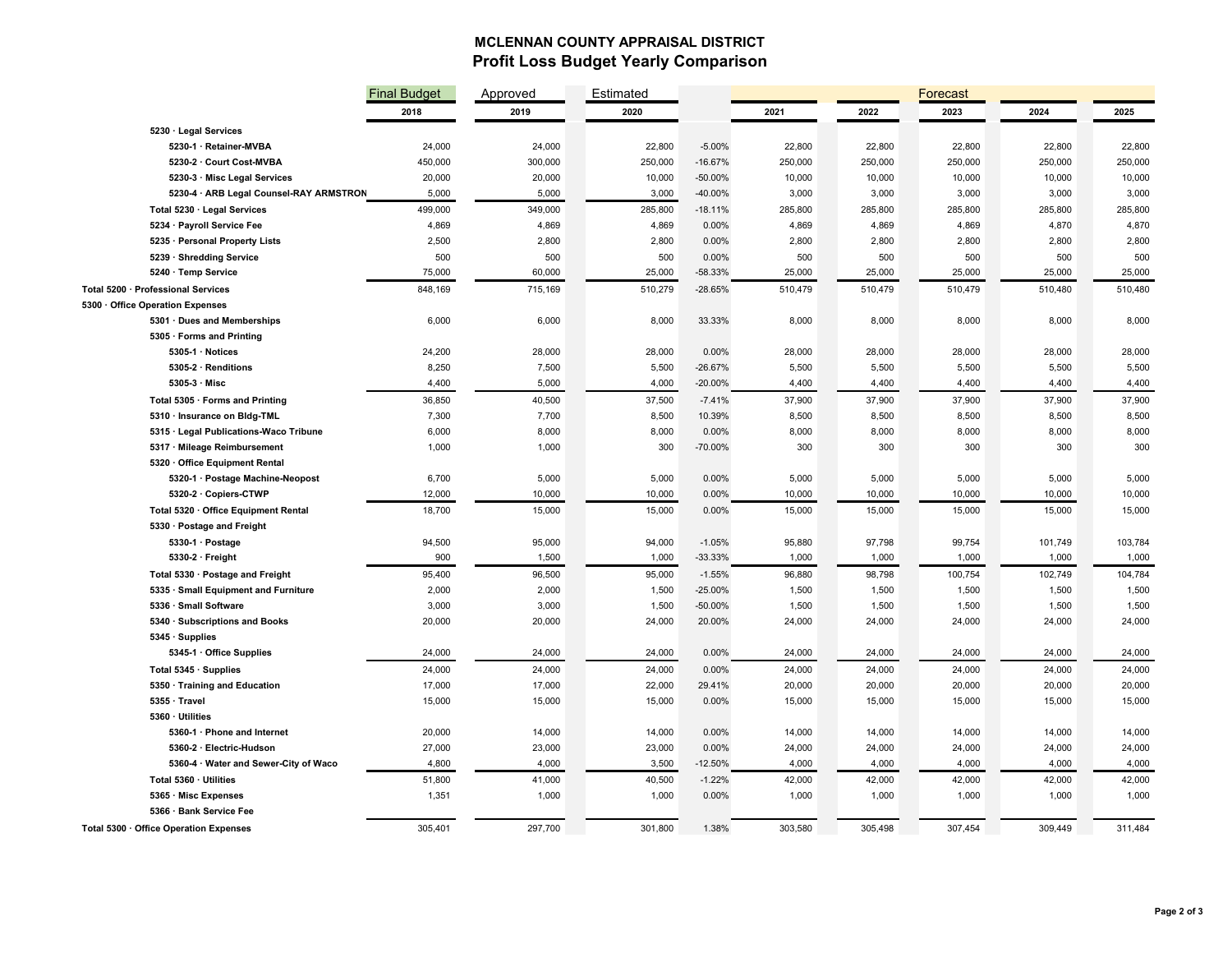## **MCLENNAN COUNTY APPRAISAL DISTRICT Profit Loss Budget Yearly Comparison**

|                                       | <b>Final Budget</b> | Approved       | Estimated  |            |                |           | Forecast   |                |            |
|---------------------------------------|---------------------|----------------|------------|------------|----------------|-----------|------------|----------------|------------|
|                                       | 2018                | 2019           | 2020       |            | 2021           | 2022      | 2023       | 2024           | 2025       |
| 5400 · Maintenance Expenses           |                     |                |            |            |                |           |            |                |            |
| 5401 · Building                       | 10,000              |                |            |            |                |           |            |                |            |
| 5401 Building Other                   |                     | 10,000         | 15,000     | 50.00%     | 15,000         | 15,000    | 15,000     | 15,000         | 15,000     |
| 5401-1 Janitorial Service             |                     |                | 15,840     |            | 15,840         | 15,840    | 15,840     | 15,840         | 15,840     |
| Total 5401 · Building                 |                     | 10,000         | 30,840     | 208.40%    | 30,840         | 30,840    | 30,840     | 30,840         | 30,840     |
| 5402 · Elevator                       | 5,000               | 5,000          | 1,000      | $-80.00\%$ | 5,000          | 5,000     | 5,000      | 5,000          | 5,000      |
| 5222 · Lawn Service                   |                     |                | 4,000      |            | 4,000          | 4,000     | 4,000      | 4,000          | 4,000      |
| 5405 Computer Equipment-Hardware      | 6,000               | 6,000          | 3,000      | $-50.00\%$ | 3,000          | 3,000     | 3,000      | 3,000          | 3,000      |
| 5410 · Small Equipment and Furniture  | 3,000               | 3,000          | 2,000      | $-33.33%$  | 2,000          | 2,000     | 2,000      | 2,000          | 2,000      |
| 5415 · Software Maintenance           |                     |                |            |            |                |           |            |                |            |
| 5415-1 · True Automation-Harris       | 104,421             | 129,000        | 137,436    | 6.54%      | 187,436        | 149,436   | 149,436    | 149,436        | 149,436    |
| 5415-5 · Software Service             | 6,000               | 6,000          | 4,000      | $-33.33%$  | 4,000          | 4,000     | 4,000      | 4,000          | 4,000      |
| 5415-6 · ESRI                         | 10,000              | 10,000         | 9,900      | $-1.00%$   | 9,900          | 9,900     | 9,900      | 9,900          | 9,900      |
| 5415-7 · Email License                |                     |                |            |            |                |           |            |                |            |
| Total 5415 · Software Maintenance     | 120,421             | 145,000        | 151,336    | 4.37%      | 201,336        | 163,336   | 163,336    | 163,336        | 163,336    |
| 5420 · Telephone Maintenance-PHD      | 1,800               | $\sim$         | $\sim$     |            | 1,800          | 1,800     | 1,800      | 1,801          | 1,801      |
| Total 5400 · Maintenance Expenses     | 146,221             | 169,000        | 192,176    | 13.71%     | 247,976        | 209,976   | 209,976    | 209,977        | 209,977    |
| <b>Total Expense</b>                  | 4,143,082           | 3,990,771      | 3,909,504  | $-2.04%$   | 4,036,291      | 4,066,202 | 4,135,777  | 4,207,060      | 4,280,089  |
| <b>Net Ordinary Income</b>            | 494,612             | 474,611        | 473,907    | $-0.15%$   | 320,907        | 430,907   | 325,907    | 325,907        | 325,907    |
| 5500 · Capital Outlay                 |                     |                |            |            |                |           |            |                |            |
| 5501 · Building Improvements          | 5,000               | 5,000          | 7,000      | 40.00%     | 5,000          | 5,000     | 5,000      | 5,000          | 5,000      |
| 5502 · Small Equipment                | 5,000               | 5,000          | 1,500      | $-70.00%$  | 1,500          | 1,500     | 1,500      | 1,500          | 1,500      |
| 5505 · Large Equipment                | 60,000              | 50,000         | 15,000     | -70.00%    | 10,000         | 120,000   | 15,000     | 15,000         | 15,000     |
| 5510 · Large Furniture                | 1,000               | 1,000          | 1,000      | 0.00%      | 1,000          | 1,000     | 1,000      | 1,000          | 1,000      |
| 5525 · Aerial Photography-Pictometry  | 196,000             | 196,000        | 196,000    | 0.00%      | 75,000         | 75,000    | 75,000     | 75,000         | 75,000     |
| Total 5500 · Capital Outlay           | 267,000             | 257,000        | 220,500    | $-14.20%$  | 92,500         | 202,500   | 97,500     | 97,500         | 97,500     |
| 5600 · Debt Service Expense           |                     |                |            |            |                |           |            |                |            |
| 5601 · Debt Srvc Interest-Bidg-Cap 1  | 50,256.00           | 46,735.63      | 43,324.00  | $-7.30%$   | 39,452.00      | 35,404.00 | 31,172.00  | 26,747.00      | 22,121.00  |
| 5605 · Debt Srvc Principal-Bldg-Cap 1 | 77,356.00           | 80,875.75      | 85,083.00  | 5.20%      | 88,955.00      | 93,003.00 | 97,235.00  | 101,660.00     | 106,286.00 |
| Total 5600 · Debt Service Expense     | 127,612             | 127,611        | 128,407    | 0.62%      | 128,407        | 128,407   | 128,407    | 128,407        | 128,407    |
| 6000 · Contingency Fund               |                     |                |            |            |                |           |            |                |            |
| 6010 · General Contingency Fund       | 100,000             | 100,000        | 125,000    | 25.00%     | 100,000        | 100,000   | 100,000    | 100,000        | 100,000    |
| Total 6000 · Contingency Fund         | 100,000             | 100,000        | 125,000    | 25.00%     | 100,000        | 100,000   | 100,000    | 100,000        | 100,000    |
| <b>Total Other Expense</b>            | 494,612             | 484,611        | 473,907    | $-2.21%$   | 320,907        | 430,907   | 325,907    | 325,907        | 325,907    |
| <b>Net Other Income</b>               | $-494,612$          | $-484,611$     | $-473,907$ | $-2.21%$   | $-320,907$     | -430,907  | $-325,907$ | $-325,907$     | $-325,907$ |
| <b>Net Income</b>                     | $\mathbf{r}$        | $\blacksquare$ | $\sim$     |            | $\blacksquare$ |           |            | $\blacksquare$ |            |
|                                       |                     |                |            |            |                |           |            |                |            |



Storage Device 13000 Rear Driveway Servers Servers PC 5 yr warranty

Remote backup 12000

Emergency Exit 5000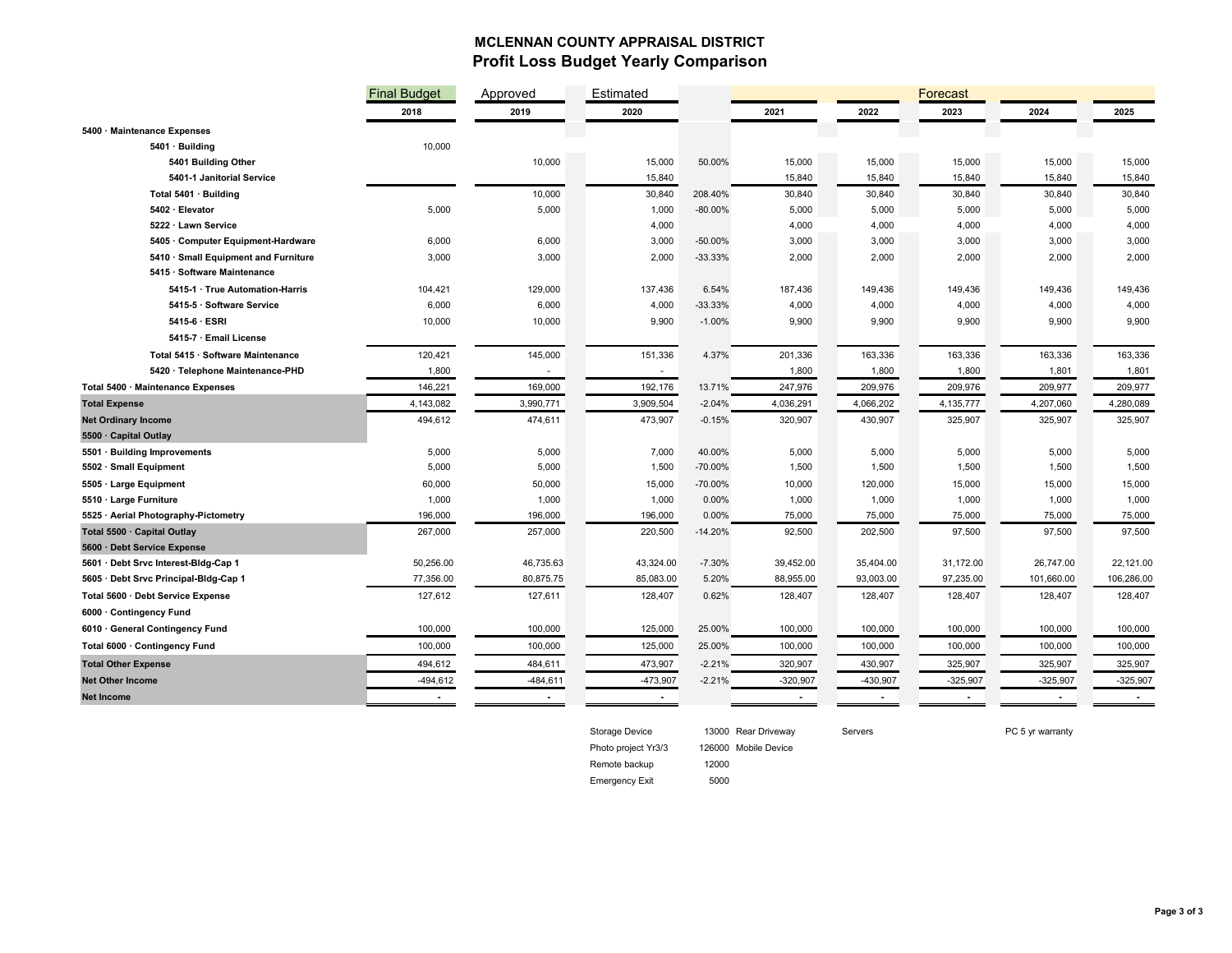|                        |                                       |              |                                  |               |                             | 2019          |            |                                   | 2020                    |                         |                      |                               |
|------------------------|---------------------------------------|--------------|----------------------------------|---------------|-----------------------------|---------------|------------|-----------------------------------|-------------------------|-------------------------|----------------------|-------------------------------|
|                        |                                       |              |                                  |               |                             |               | Hourly w/o |                                   |                         | Est. Salary +           |                      |                               |
| Payroll<br><b>Type</b> | <b>Employee</b><br><b>Position</b>    | <b>RPA</b>   | <b>Current</b><br>Salary/mileage | <b>Hourly</b> | Mileage<br><b>Allowance</b> | <b>Salary</b> | Mileage    | <b>Totals Per</b><br><b>Group</b> | <b>Est. Salary</b>      | car                     | Pension              | Longevity                     |
| 5001                   |                                       |              | 135,705.00                       | 65.24         | 6,480.00                    | 129,225.00    | 62.13      |                                   | 131,800.00              | 138,280.00              | 18051.28             | 576                           |
| 5001                   | <b>Chief Appraiser</b><br>Asst. Chief | X<br>X       | 95,780.00                        | 46.05         | 6,480.00                    | 89,300.00     | 42.93      |                                   | 91,075.00               | 97,555.00               | 12732.07             | 384                           |
| 5001                   | <b>Admin Asst.</b>                    |              | 37,500.00                        | 18.03         |                             | 37,500.00     | 18.03      |                                   | 39,450.00               | 39,450.00               | 5128.50              | $\overline{0}$                |
| 5001                   | <b>Admin Asst.</b>                    |              | 37,500.00                        | 18.03         |                             | 37,500.00     | 18.03      |                                   | 39,450.00               | 39,450.00               | 5159.70              | 240                           |
|                        |                                       |              |                                  |               |                             |               | $\sim$     | 293,525.00                        | 301,775.00              | 314,735.00              |                      |                               |
| 5002                   | <b>Commercial Supervisor X</b>        |              | 94,730.00                        | 45.54         | 6,480.00                    | 88,250.00     | 42.43      |                                   | 90,025.00               | 96,505.00               | 12657.97             | 864                           |
| 5002                   | <b>Staff Appraiser</b>                | X            | 67,995.00                        | 32.69         | 6,480.00                    | 61,515.00     | 29.57      |                                   | 62,740.00               | 69,220.00               | 9154.60              | 1200                          |
| 5002                   | <b>Staff Appraiser</b>                | X            | 49,660.00                        | 23.88         | 5,460.00                    | 44,200.00     | 21.25      |                                   | 44,200.00               | 49,660.00               | 6499.48              | 336                           |
| 5002                   | <b>Staff Appraiser</b>                | X            | 65,890.00                        | 31.68         | 6,480.00                    | 59,410.00     | 28.56      |                                   | 60,610.00               | 67,090.00               | 8815.30              | 720                           |
| 5002                   | Junior Appraiser                      |              | 41,155.00                        | 19.79         | 6,480.00                    | 34,675.00     | 16.67      |                                   | 35,375.00               | 41,855.00               | 5441.15              | $\mathbf 0$                   |
| 5002                   | <b>Residential Supervisor</b>         | X            | 67,330.00                        | 32.37         | 6,480.00                    | 60,850.00     | 29.25      |                                   | 65,075.00               | 71,555.00               | 9401.99              | 768                           |
| 5002                   | <b>Staff Appraiser</b>                | X            | 62,755.00                        | 30.17         | 6,480.00                    | 56,275.00     | 27.06      |                                   | 57,400.00               | 63,880.00               | 8410.48              | 816                           |
| 5002                   | <b>Junior Appraiser</b>               |              | 51,480.00                        | 24.75         | 6,480.00                    | 45,000.00     | 21.63      |                                   | 45,000.00               | 51,480.00               | 6692.40              | $\mathbf 0$                   |
| 5002                   | <b>Staff Appraiser</b>                | X            | 50,605.00                        | 24.33         | 6,480.00                    | 44,125.00     | 21.21      |                                   | 45,000.00               | 51,480.00               | 6761.04              | 528                           |
| 5002                   | <b>Staff Appraiser</b>                | $\mathbf{x}$ | 50,005.00                        | 24.04         | 6,480.00                    | 43,525.00     | 20.93      |                                   | 44,900.00               | 51,380.00               | 6760.52              | 624                           |
| 5002                   | <b>Staff Appraiser</b>                | X            | 47,085.00                        | 22.64         | 5,460.00                    | 41,625.00     | 20.01      |                                   | 43,950.00               | 49,410.00               | 6479.46              | 432                           |
| 5002                   | <b>Staff Appraiser</b>                | X            | 46,935.00                        | 22.56         | 5,460.00                    | 41,475.00     | 19.94      |                                   | 43,800.00               | 49,260.00               | 6478.68              | 576                           |
| 5002                   | <b>Staff Appraiser</b>                | X            | 42,280.00                        | 20.33         | 6,480.00                    | 35,800.00     | 17.21      |                                   | 38,025.00               | 44,505.00               | 5785.65              | $\overline{0}$                |
| 5002                   | <b>Staff Appraiser</b>                | X            | 44,110.00                        | 21.21         | 5,460.00                    | 38,650.00     | 18.58      |                                   | 40,925.00               | 46,385.00               | 6079.97              | 384                           |
| 5002                   | <b>Junior Appraiser</b>               |              | 35,987.00                        | 17.30         | 2,520.00                    | 33,467.00     | 16.09      |                                   | 35,642.00               | 38,162.00               | 4961.06              | $\Omega$                      |
| 5002                   | <b>BPP Supervisor</b>                 | X            | 75,280.00                        | 36.19         | 6,480.00                    | 68,800.00     | 33.08      |                                   | 70,675.00               | 77,155.00               | 10129.99             | 768                           |
| 5002                   | <b>Junior Appraiser</b>               |              | 45,855.00                        | 22.05         | 6,480.00                    | 39,375.00     | 18.93      |                                   | 40,675.00               | 47,155.00               | 6130.15              | $\Omega$                      |
| 5002                   | <b>Staff Appraiser</b>                | X            | 48,955.00                        | 23.54         | 6,480.00                    | 42,475.00     | 20.42      |                                   | 45,825.00               | 52,305.00               | 6862.05              | 480                           |
| 5002                   | <b>Staff Appraiser</b>                | X            | 47,380.00                        | 22.78         | 6,480.00                    | 40,900.00     | 19.66      |                                   | 44,225.00               | 50,705.00               | 6660.29              | 528                           |
| 5002                   | <b>Staff Appraiser</b>                | X            | 46,355.00                        | 22.29         | 6,480.00                    | 39,875.00     | 19.17      |                                   | 43,175.00               | 49,655.00               | 6523.79              | 528                           |
|                        |                                       |              |                                  |               |                             |               |            | 960,267.00                        | 997,242.00              | 1,118,802.00            |                      |                               |
| 5003                   | <b>Mapping Supervisor</b>             |              | 74,500.00                        | 35.82         | 1,500.00                    | 73,000.00     | 35.10      |                                   | 74,450.00               | 75,950.00               | 10029.50             | 1200                          |
| 5003                   | <b>GIS Tech</b>                       |              | 47,750.00                        | 22.96         | 1,000.00                    | 46,750.00     | 22.48      |                                   | 47,675.00               | 48,675.00               | 6383.91              | 432                           |
| 5003                   | <b>GIS Tech</b>                       |              | 44,650.00                        | 21.47         |                             | 44,650.00     | 21.47      |                                   | 45,550.00               | 45,550.00               | 6008.86              | 672                           |
| 5003                   | <b>Records Tech</b>                   |              | 34,675.00                        | 16.67         |                             | 34,675.00     | 16.67      |                                   | 35,375.00               | 35,375.00               | 4629.95              | 240                           |
| 5003                   | <b>Records Tech</b>                   |              | 33,010.00                        | 15.87         |                             | 33,010.00     | 15.87      |                                   | 33,660.00               | 33,660.00               | 4375.80              | $\mathbf 0$<br>$\overline{0}$ |
| 5003                   | <b>Records Tech</b>                   |              | 33,510.00                        | 16.11         |                             | 33,510.00     | 16.11      | 265,595.00                        | 34,185.00               | 34,185.00               | 4444.05              |                               |
|                        |                                       |              |                                  |               |                             |               | $\sim$     |                                   | 270,895.00              | 170,175.00              | 35216.35             |                               |
| 5004                   | <b>Cust. Service Supervisor</b>       |              | 47,150.00                        | 22.67         |                             | 47,150.00     | 22.67      |                                   | 51,100.00               | 51,100.00               | 6742.84              | 768                           |
| 5004                   | <b>Customer Service</b>               |              | 37,790.00                        | 18.17         |                             | 37,790.00     | 18.17      |                                   | 38,540.00               | 38,540.00               | 5047.64              | 288                           |
| 5004                   | <b>Customer Service</b>               |              | 27,825.00                        | 13.38         |                             | 27,825.00     | 13.38      |                                   | 29,375.00               | 29,375.00               | 3818.75              | $\overline{0}$                |
| 5004                   | <b>Customer Service</b>               |              | 28,150.00                        | 13.53         |                             | 28,150.00     | 13.53      |                                   | 31,225.00               | 31,225.00               | 4059.25              | $\overline{0}$                |
| 5004                   | Data Analyst                          |              | 41,000.00                        | 19.71         |                             | 41,000.00     | 19.71      |                                   | 42,825.00               | 42,825.00               | 5642.13              | 576                           |
| 5004                   | <b>Data Analyst</b>                   |              | 34,575.00 16.62                  |               |                             | 34,575.00     | 16.62      |                                   | 36,275.00               | 36,275.00               | 4746.95              | 240                           |
| 5004                   | Data Analyst                          |              | 30,450.00 14.64                  |               |                             | 30,450.00     | 14.64      |                                   | 34,050.00               | 34,050.00               | 4457.70              | 240                           |
| 5004                   | Data Analyst                          |              | 30,450.00 14.64                  |               |                             | 30,450.00     | 14.64      |                                   | 32,550.00               | 32,550.00               | 4262.70              | 240                           |
| 5004                   | Data Analyst                          |              | 26,650.00 12.81                  |               |                             | 26,650.00     | 12.81      |                                   | 28,675.00               | 28,675.00               | 3727.75              | $\overline{0}$                |
| 5004                   | Data Analyst                          |              | 27,000.00                        | 12.98         |                             | 27,000.00     | 12.98      |                                   | 30,550.00               | 30,550.00               | 3971.50              | $\overline{0}$                |
| 5004                   | <b>Customer Service</b>               |              | 25,627.00                        | 12.32         |                             | 25,627.00     | 12.32      |                                   | 27,652.00               | 27,652.00               | 3594.76              | $\overline{0}$                |
| 5004                   | <b>Customer Service</b>               |              | 25,500.00                        | 12.26         |                             | 25,500.00     | 12.26      | 382,167.00                        | 25,500.00<br>408,317.00 | 25,500.00<br>408,317.00 | 3315.00<br>312233.00 | $\overline{0}$<br>15648       |
|                        | <b>TOTALS</b>                         |              | 2,038,574.00                     |               | 137,020.00                  | 1,901,554.00  |            | <b>Salary</b>                     | 1,978,229.00            |                         |                      |                               |
| 42                     |                                       |              |                                  |               |                             |               |            | Salary + Car                      | 2,115,249.00            |                         |                      |                               |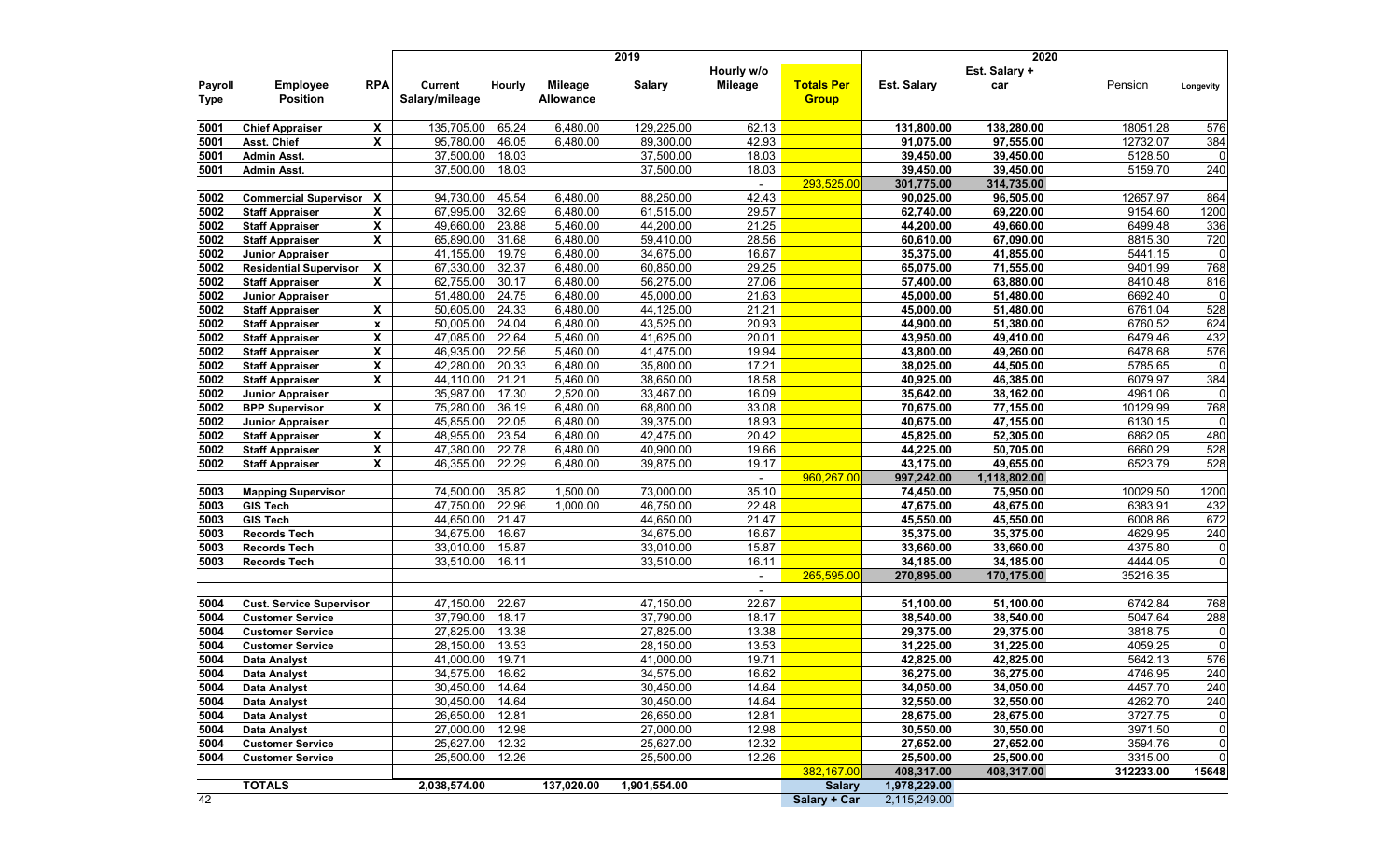### Projected Salary and Benefits

| $\mathsf{c}$                | E          | F              | G        |                  | н               | J             | $\kappa$         |                      |                | L           | M                |
|-----------------------------|------------|----------------|----------|------------------|-----------------|---------------|------------------|----------------------|----------------|-------------|------------------|
|                             |            | <b>CURRENT</b> |          |                  |                 |               | <b>PROJECTED</b> |                      |                |             | <b>HEALTH</b>    |
|                             |            |                | 2019     |                  |                 |               | 2020             |                      |                |             |                  |
|                             |            |                |          |                  | <b>TOTAL</b>    |               |                  | Projected            | Salary +Auto + |             |                  |
| <b>POSITION</b>             | Salary     | <b>AUTO</b>    | 2.0%     | 1/4 AVG PAY DIFF | <b>SALARIES</b> | <b>HOURLY</b> | SALARY + AUTO    | <b>Taxable Group</b> | GTL            | <b>FICA</b> | <b>2019 BILL</b> |
|                             |            |                | COLA     | 2nd Year         |                 |               |                  | <b>Term Life</b>     |                |             | 411.47           |
|                             |            |                |          |                  |                 |               |                  |                      |                |             | 0.10             |
|                             | D*2080     |                |          |                  | $E+G$           | H8/2080       |                  |                      |                | $0 * .0765$ | 452.62           |
| CHIEF APPR                  | 129,225.00 | 6480           | 2,575.00 |                  | 131,800.00      | 63.37         | \$138,280.00     | \$1,650.92           | \$139,930.92   | 10,704.72   | 5,431.40         |
| <b>ASST CHIEF APPR</b>      | 89,300.0   | 6480           | 1,775.00 |                  | 91,075.0        | 43.79         | \$97,555.00      | \$138.89             | \$97,693.89    | 7,473.58    | 5,431.40         |
| ADMIN ASST                  | 37,500.00  |                | 750.00   | 1,200.00         | 39,450.00       | 18.97         | \$39,450.00      | \$69.00              | \$39,519.00    | 3,023.20    | 5,431.40         |
| <b>ADMIN ASST</b>           | 37,500.00  |                | 750.00   | 1,200.00         | 39,450.00       | 18.97         | \$39,450.00      | \$69.00              | \$39,519.00    | 3,023.20    | 5,431.40         |
|                             |            |                |          |                  |                 |               | \$314,735.00     | \$1,927.81           | \$316,662.81   |             |                  |
|                             |            |                |          |                  |                 |               |                  |                      |                |             |                  |
| COMMERCIAL--SUPERVISOR      | 88,250.00  | 6480           | 1,775.00 |                  | 90,025.00       | 43.28         | \$96,505.00      | \$1,927.86           | \$98,432.86    | 7,530.11    | 5,431.40         |
| COMMERCIAL--STAFF APPRAISE  | 61,515.00  | 6480           | 1,225.00 |                  | 62,740.00       | 30.16         | \$69,220.00      | \$578.40             | \$69,798.40    | 5,339.58    | 5,431.40         |
| COMMERCIAL--STAFF APPRAISI  | 45,000.00  | 6480           |          |                  | 45,000.00       | 21.63         | \$51,480.00      | \$16.26              | \$51,496.26    | 3,939.46    | 5,431.40         |
| COMMERCIAL--STAFF APPRAISI  | 59,410.00  | 6480           | 1,200.00 |                  | 60,610.00       | 29.14         | \$67,090.00      | \$545.05             | \$67,635.05    | 5,174.08    | 5,431.40         |
| COMMERCIAL--JR APPRAISER    | 34,675.00  | 6480           | 700.00   |                  | 35,375.00       | 31.73         | \$41,855.00      | \$18.58              | \$41,873.58    | 3,203.33    | 5,431.40         |
|                             |            |                |          |                  |                 |               | \$326,150.00     | \$3,086.14           | \$329,236.14   |             |                  |
|                             |            |                |          |                  |                 |               |                  |                      |                |             |                  |
| RES--SUPERVISOR             | 60,850.00  | 6480           | 1,225.00 | 3,000.00         | 65,075.00       | 31.29         | \$71,555.00      | \$86.04              | \$71,641.04    | 5,480.54    | 5,431.40         |
| <b>RES--STAFF APPRAISER</b> | 56,275.00  | 6480           | 1,125.00 |                  | 57,400.0        | 27.60         | \$63,880.00      | \$495.40             | \$64,375.40    | 4,924.72    | 5,431.40         |
| RES--STAFF APPRAISER        | 44,200.00  | 6480           |          |                  | 44,200.00       | 21.25         | \$50,680.00      | \$46.08              | \$50,726.08    | 3,880.55    | 5,431.40         |
| <b>RES--STAFF APPRAISER</b> | 44,125.00  | 6480           | 875.00   |                  | 45,000.00       | 21.63         | \$51,480.00      | \$197.37             | \$51,677.37    | 3,953.32    | 5,431.40         |
| RES--STAFF APPRAISER        | 43,525.00  | 6480           | 875.00   | 500.00           | 44,900.00       | 21.59         | \$51,380.00      | \$44.46              | \$51,424.46    | 3,933.97    | 5,431.40         |
| <b>RES--STAFF APPRAISER</b> | 41.625.00  | 6480           | 825.00   | 1,500.00         | 43.950.00       | 21.13         | \$50,430.00      | \$91.77              |                | 3,864.92    | 5,431.40         |
|                             | 41,475.00  | 6480           | 825.00   |                  |                 | 21.06         |                  | \$35.59              | \$50,521.77    |             |                  |
| <b>RES--STAFF APPRAISER</b> |            |                |          | 1,500.00         | 43,800.00       |               | \$50,280.00      |                      | \$50,315.59    | 3,849.14    | 5,431.40         |
| RES--STAFF APPRAISER        | 35,800.00  | 6480           | 725.00   | 1,500.00         | 38,025.00       | 18.28         | \$44,505.00      | \$23.33              | \$44,528.33    | 3,406.42    | 5,431.40         |
| RES--STAFF APPRAISER        | 38,650.00  | 6480           | 775.00   | 1,500.00         | 40,925.00       | 19.68         | \$47,405.00      | \$29.48              | \$47,434.48    | 3,628.74    | 5,431.40         |
| RES--JR APPRAISER           | 33,467.00  | 6480           | 675.00   | 1,500.00         | 35,642.00       | 17.14         | \$42,122.00      | \$16.26              | \$42,138.26    | 3,223.58    | 5,431.40         |
|                             |            |                |          |                  |                 |               | \$523,717.00     | \$1,065.77           | \$524,782.77   |             |                  |
|                             |            |                |          |                  |                 |               |                  |                      |                |             |                  |
| BPP--SUPERVISOR             | 68,800.00  | 2520           | 1,375.00 | 500.00           | 70,675.00       | 33.98         | \$73,195.00      | \$693.79             | \$73,888.79    | 5,652.49    | 5,431.40         |
| BPP--APPRAISER              | 39,375.00  | 5460           | 800.00   | 500.00           | 40,675.00       | 19.56         | \$46,135.00      | \$51.75              | \$46,186.75    | 3,533.29    | 5,431.40         |
| <b>BPP--STAFF APPRAISER</b> | 42,475.00  | 5460           | 850.00   | 2,500.00         | 45,825.00       | 22.03         | \$51,285.00      | \$62.91              | \$51,347.91    | 3,928.12    | 5,431.40         |
| BPP--STAFF APPRAISER        | 40,900.00  | 5460           | 825.00   | 2,500.00         | 44,225.00       | 21.26         | \$49,685.00      | \$30.53              | \$49,715.53    | 3,803.24    | 5,431.40         |
| <b>BPP--STAFF APPRAISER</b> | 39,875.00  | 5460           | 800.00   | 2,500.00         | 43,175.00       | 20.76         | \$48,635.00      | \$35.70              | \$48,670.70    | 3,723.31    | 5,431.40         |
|                             |            |                |          |                  |                 |               | \$268,935.00     | \$874.68             | \$269,809.68   |             |                  |
|                             |            |                |          |                  |                 |               |                  |                      |                |             |                  |
| <b>GIS SUPERVISOR</b>       | 73,000.00  | 1500           | 1,450.00 |                  | 74,450.00       | 35.79         | \$75,950.00      | \$760.32             | \$76,710.32    | 5,868.34    | 5,431.40         |
| <b>GIS MAPPER</b>           | 46,750.00  | 1000           | 925.00   |                  | 47,675.00       | 22.92         | \$48,675.00      | \$41.76              | \$48,716.76    | 3,726.83    | 5,431.40         |
| <b>GIS MAPPER</b>           | 44,650.00  |                | 900.00   |                  | 45,550.00       | 21.90         | \$45,550.00      | \$47.16              | \$45,597.16    | 3,488.18    | 5,431.40         |
| <b>DATA ANALYST</b>         | 34,675.00  |                | 700.00   |                  | 35.375.00       | 17.01         | \$35,375.00      | \$34.83              | \$35,409.83    | 2,708.85    | 5,431.40         |
| DATA ANALYST                | 33,010.00  |                | 650.00   |                  | 33,660.00       | 16.18         | \$33,660.00      | \$19.22              | \$33,679.22    | 2,576.46    | 5,431.40         |
| <b>DATA ANALYST</b>         | 33,510.00  |                | 675.00   |                  | 34,185.00       | 16.44         | \$34,185.00      | \$12.25              | \$34,197.25    | 2,616.09    | 5,431.40         |
|                             |            |                |          |                  |                 |               | \$273,395.00     | \$915.55             | \$274,310.55   |             |                  |
|                             |            |                |          |                  |                 |               |                  |                      |                |             |                  |
| CUST SERV SUPERVISOR        | 47,150.00  |                | 950.00   | 3,000.00         | 51,100.0        | 24.57         | \$51,100.00      | \$122.27             | \$51,222.27    | 3,918.50    | 5,431.40         |
| S--DATA CLERK               | 37,790.00  |                | 750.00   |                  | 38,540.00       | 18.53         | \$38,540.00      | \$24.56              | \$38,564.56    | 2,950.19    | 5,431.40         |
| CS-DATA CLERK               | 27,825.00  |                | 550.00   | 1,000.00         | 29.375.0        | 14.12         | \$29,375.00      | \$29.15              | \$29,404.15    | 2,249.42    | 5,431.40         |
| S- DATA CLERK               | 28,150.00  |                | 575.00   | 2,500.00         | 31,225.00       | 15.01         | \$31,225.00      | \$17.39              | \$31,242.39    | 2,390.04    | 5,431.40         |
| CS-DATA CLERK               | 25,627.00  |                | 525.00   | 1,500.00         | 27,652.00       | 13.29         | \$27,652.00      | \$1.20               | \$27,653.20    | 2,115.47    | 5,431.40         |
| <b>DATA ANALYST</b>         | 41.000.00  |                | 825.00   | 1,000.00         | 42.825.00       | 20.59         | \$42,825.00      | \$253.44             | \$43,078.44    | 3,295.50    | 5,431.40         |
| <b>DATA ANALYST</b>         | 34,575.00  |                | 700.00   | 1,000.00         | 36,275.00       | 17.44         | \$36,275.00      | \$34.47              | \$36,309.47    | 2,777.67    | 5,431.40         |
| DATA ANALYST-COMM           | 30,450.00  |                | 600.00   | 3,000.00         | 34,050.00       | 16.37         | \$34,050.00      | \$10.46              | \$34,060.46    | 2,605.63    | 5,431.40         |
| DATA ANALYST-BPP            | 30,450.00  |                | 600.00   | 1,500.00         | 32,550.00       | 15.65         | \$32,550.00      | \$86.33              | \$32,636.33    | 2,496.68    | 5,431.40         |
| <b>DATA ANALYST</b>         | 25,500.00  |                |          |                  | 25,500.0        | 12.26         | \$25,500.00      | \$0.00               | \$25,500.00    | 1,950.75    | 5,431.40         |
| <b>DATA ANALYST</b>         | 26,650.00  |                | 525.00   | 1,500.00         | 28,675.00       | 13.79         | \$28,675.00      | \$3.17               | \$28,678.17    | 2,193.88    | 5,431.40         |
| <b>DATA ANALYST</b>         | 27,000.00  |                | 550.00   | 3.000.00         | 30,550.00       | 14.69         | \$30,550.00      | \$3.84               | \$30,553.84    | 2,337.37    | 5,431.40         |
|                             |            |                |          |                  |                 |               | \$408,317.00     | \$586.28             | \$408,903.28   |             |                  |
|                             |            |                |          |                  |                 |               |                  |                      |                |             |                  |

**2,074,349**

**1,901,554 137020 35,775 40,900 1,978,229** 162,463.45 228,118.97



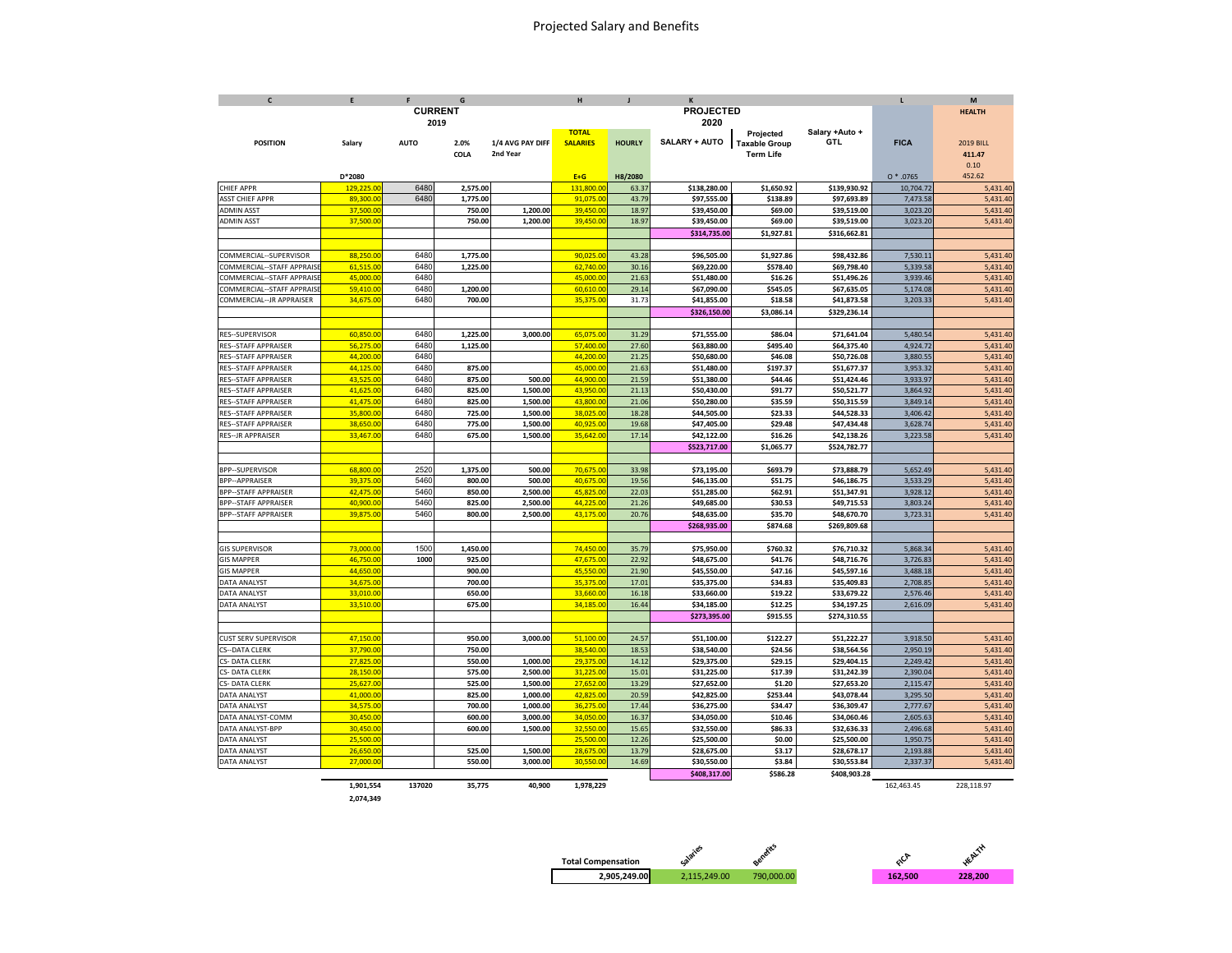| $\mathbf{c}$                                               | $\mathsf N$    | $\circ$           | P                | $\Omega$             | $\mathsf{R}$     | s                   | T.               | $\mathbf{u}$      | $\mathbf{x}$               | Y            | $\mathbf v$                | W                   |
|------------------------------------------------------------|----------------|-------------------|------------------|----------------------|------------------|---------------------|------------------|-------------------|----------------------------|--------------|----------------------------|---------------------|
|                                                            |                |                   |                  |                      |                  |                     | <b>WORKERS</b>   |                   |                            |              |                            |                     |
|                                                            |                | Life & AD&D Total |                  | <b>PENSION</b>       | <b>UAAL</b>      | <b>UNEMPLOYMENT</b> | COMP             | <b>DISABILITY</b> |                            |              | <b>TOTAL ANNUAL</b>        |                     |
| <b>POSITION</b>                                            |                | Projected 2%      |                  | 13.00%               |                  | <b>COMPENSATION</b> | <b>WORKSHEET</b> |                   | <b>TOTAL BENEFITS</b>      |              | <b>SALARY &amp;</b>        | <b>BY CATEGORY</b>  |
|                                                            | <b>HRA</b>     | Increase          | <b>LONGEVITY</b> |                      | \$30,000 / 41    | .019 X 1ST \$9000   |                  |                   | 2020                       |              | <b>BENEFITS</b>            | <b>SALARIES AND</b> |
|                                                            |                | 5115              | 5120             | 5125                 | 5126             | 5130                | 5135             | 5113              |                            |              | 2020                       | <b>BENEFITS</b>     |
|                                                            |                |                   |                  | $(K+P)^*0.13$        | 714.29           |                     |                  |                   |                            |              |                            |                     |
| <b>CHIEF APPR</b>                                          | 731.73         | 589.01            | 576.00           | 18,051.28            | 714.29           | 216.67              | 1.410.46         | 467.39            | \$38,892.92                |              | \$177,172.92               |                     |
| <b>ASST CHIEF APPR</b>                                     | 731.7          | 415.54            | 384.00           | 12,732.07            | 714.29           | 216.67              | 995.06           | 329.74            | \$29,424.06                |              | \$126,979.06               |                     |
| <b>ADMIN ASST</b>                                          | 731.7          | 168.04            | 0.00             | 5,128.50             | 714.2            | 216.67              | 177.53           | 133.34            | \$15,724.68                |              | \$55,174.68                |                     |
| <b>ADMIN ASST</b>                                          | 731.7          | 168.04            | 240.00           | 5,159.70             | 714.29           | 216.67              | 177.53           | 133.34            | \$15,995.88                |              | \$55,445.88                |                     |
|                                                            |                |                   |                  |                      |                  |                     |                  |                   |                            | \$100.037.54 |                            | \$414.772.54        |
|                                                            |                |                   |                  |                      |                  |                     |                  |                   |                            |              |                            |                     |
| COMMERCIAL--SUPERVISOR                                     | 731.73         | 411.06            | 864.00           | 12,657.97            | 714.2            | 216.67              | 984.35           | 326.19            | \$29,867.76                |              | \$126,372.76               |                     |
| OMMERCIAL--STAFF APPRAIS                                   | 731.7          | 294.84            | 1,200.0          | 9,154.60             | 714.29           | 216.67              | 706.04           | 233.96            | \$24,023.10                |              | \$93,243.10                |                     |
| OMMERCIAL--STAFF APPRAIS                                   | 731.7          | 219.28            | 0.00             | 6.692.40             | 714.29           | 216.67              | 525.10           | 174.00            | \$18,644.32                |              | \$70.124.32                |                     |
| OMMERCIAL--STAFF APPRAIS                                   | 731.7          | 285.77            | 720.00           | 8,815.30             | 714.29           | 216.67              | 684.32           | 226.76            | \$23,000.31                |              | \$90,090.31                |                     |
| OMMERCIAL--JR APPRAISER                                    | 731.7          | 178.28            | 0.00             | 5,441.15             | 714.29           | 216.67              | 426.92           | 141.47            | \$16,485.23                |              | \$58,340.23                |                     |
|                                                            |                |                   |                  |                      |                  |                     |                  |                   |                            | \$112,020.71 |                            | \$438,170.71        |
|                                                            |                | 304.79            |                  |                      |                  |                     |                  |                   |                            |              |                            |                     |
| RES--SUPERVISOR                                            | 731.7<br>731.7 | 272.10            | 768.00<br>816.00 | 9,401.99<br>8,410.48 | 714.29<br>714.29 | 216.67<br>216.67    | 729.86<br>651.58 | 241.86<br>215.91  | \$24,021.11<br>\$22,384.86 |              | \$95,576.11<br>\$86,264.86 |                     |
| <b>RES--STAFF APPRAISER</b><br><b>RES--STAFF APPRAISER</b> | 731.73         | 215.87            | 336.00           | 6,632.08             | 714.29           | 216.67              | 516.94           | 171.30            | \$18,846.81                |              | \$69,526.81                |                     |
| <b>RES--STAFF APPRAISER</b>                                | 731.7          | 219.28            | 528.00           | 6,761.04             | 714.29           | 216.67              | 525.10           | 174.00            | \$19,254.81                |              | \$70,734.81                |                     |
| <b>RES--STAFF APPRAISER</b>                                | 731.7          | 218.8             | 624.00           | 6,760.52             | 714.29           | 216.67              | 524.08           | 173.66            | \$19,329.16                |              | \$70,709.16                |                     |
| <b>RES--STAFF APPRAISER</b>                                | 731.73         | 214.8'            | 432.00           | 6,612.06             | 714.29           | 216.67              | 514.39           | 170.45            | \$18,902.70                |              | \$69,332.70                |                     |
| <b>RES--STAFF APPRAISER</b>                                | 731.7          | 214.1             | 576.00           | 6,611.28             | 714.29           | 216.67              | 512.86           | 169.95            | \$19,027.47                |              | \$69,307.47                |                     |
| <b>RES--STAFF APPRAISER</b>                                | 731.7          | 189.57            | 0.00             | 5.785.65             | 714.29           | 216.67              | 453.95           | 150.43            | \$17,080.09                |              | \$61,585.09                |                     |
| <b>RES--STAFF APPRAISER</b>                                | 731.7          | 201.92            | 384.00           | 6,212.57             | 714.29           | 216.67              | 483.53           | 160.23            | \$18,165.06                |              | \$65,570.06                |                     |
| <b>RES--JR APPRAISER</b>                                   | 731.7          | 179.42            | 0.00             | 5,475.86             | 714.29           | 216.67              | 429.64           | 142.37            | \$16,544.95                |              | \$58,666.95                |                     |
|                                                            |                |                   |                  |                      |                  |                     |                  |                   |                            | \$193,557.01 |                            | \$717,274.01        |
|                                                            |                |                   |                  |                      |                  |                     |                  |                   |                            |              |                            |                     |
| <b>BPP--SUPERVISOR</b>                                     | 731.7          | 311.78            | 768.00           | 9,615.19             | 714.29           | 216.67              | 746.59           | 247.40            | \$24,435.52                |              | \$97,630.52                |                     |
| <b>BPP--APPRAISER</b>                                      | 731.73         | 196.51            | 0.00             | 5.997.55             | 714.29           | 216.67              | 470.58           | 155.94            | \$17,447.94                |              | \$63,582.94                |                     |
| <b>BPP--STAFF APPRAISER</b>                                | 731.7          | 218.45            | 480.0            | 6,729.45             | 714.29           | 216.67              | 523.11           | 173.34            | \$19,146.54                |              | \$70,431.54                |                     |
| <b>BPP--STAFF APPRAISER</b>                                | 731.7          | 211.63            | 528.00           | 6,527.69             | 714.29           | 216.67              | 506.79           | 167.94            | \$18,839.36                |              | \$68,524.36                |                     |
| <b>BPP--STAFF APPRAISER</b>                                | 731.7          | 207.16            | 528.00           | 6,391.19             | 714.29           | 216.67              | 496.08           | 164.39            | \$18,604.20                |              | \$67,239.20                |                     |
|                                                            |                |                   |                  |                      |                  |                     |                  |                   |                            | \$98.473.55  |                            | \$367.408.55        |
|                                                            |                |                   |                  |                      |                  |                     |                  |                   |                            |              |                            |                     |
| <b>GIS SUPERVISOR</b>                                      | 731.7          | 323.5             | 1,200.00         | 10,029.50            | 714.29           | 216.67              | 341.78           | 256.71            | \$25,113.91                |              | \$101,063.91               |                     |
| <b>GIS MAPPER</b>                                          | 731.73         | 207.33            | 432.00           | 6,383.91<br>6.008.86 | 714.29           | 216.67              | 219.04           | 164.52            | \$18,227.71                |              | \$66,902.71                |                     |
| <b>GIS MAPPER</b>                                          | 731.7          | 194.02            | 672.00           | 4,629.95             | 714.29           | 216.67              | 204.98           | 153.96            | \$17,816.07                |              | \$63,366.07<br>\$50,477.31 |                     |
| <b>ATA ANALYST</b>                                         | 731.7<br>731.7 | 150.68<br>143.38  | 240.00           | 4,375.80             | 714.29<br>714.29 | 216.67<br>216.67    | 159.19<br>151.47 | 119.57<br>113.77  | \$15,102.31<br>\$14,454.95 |              | \$48,114.95                |                     |
| DATA ANALYST<br><b>DATA ANALYST</b>                        | 731.73         | 145.61            | 0.00<br>0.00     | 4.444.05             | 714.29           | 216.67              | 153.83           | 115.55            | \$14,569.20                |              | \$48,754.20                |                     |
|                                                            |                |                   |                  |                      |                  |                     |                  |                   |                            | \$105.284.16 |                            | \$378.679.16        |
|                                                            |                |                   |                  |                      |                  |                     |                  |                   |                            |              |                            |                     |
| <b>CUST SERV SUPERVISOR</b>                                | 731.71         | 217.66            | 768.00           | 6,742.84             | 714.29           | 216.67              | 229.95           | 172.72            | \$19,143.75                |              | \$70,243.75                |                     |
| CS--DATA CLERK                                             | 731.73         | 164.16            | 288.00           | 5,047.64             | 714.29           | 216.67              | 173.43           | 130.27            | \$15,847.76                |              | \$54,387.76                |                     |
| S- DATA CLERK                                              | 731.73         | 125.12            | 0.00             | 3,818.75             | 714.29           | 216.67              | 132.19           | 99.29             | \$13,518.84                |              | \$42,893.84                |                     |
| S- DATA CLERK                                              | 731.7          | 133.00            | 0.00             | 4,059.25             | 714.29           | 216.67              | 140.51           | 105.54            | \$13,922.42                |              | \$45,147.42                |                     |
| S- DATA CLERK                                              | 731.7          | 117.78            | 0.00             | 3,594.76             | 714.29           | 216.67              | 124.43           | 93.46             | \$13,139.99                |              | \$40,791.99                |                     |
| <b>ATA ANALYST</b>                                         | 731.7          | 182.41            | 576.00           | 5,642.13             | 714.29           | 216.67              | 192.71           | 144.75            | \$17,127.58                |              | \$59,952.58                |                     |
| DATA ANALYST                                               | 731.7          | $154.5^{\circ}$   | 240.00           | 4.746.95             | 714.29           | 216.67              | 163.24           | 122.61            | \$15,299.06                |              | \$51.574.06                |                     |
| DATA ANALYST-COMM                                          | 731.7          | 145.04            | 240.00           | 4,457.70             | 714.29           | 216.67              | 153.23           | 115.09            | \$14,810.75                |              | \$48,860.75                |                     |
| DATA ANALYST-BPP                                           | 731.7          | 138.65            | 240.00           | 4,262.70             | 714.29           | 216.67              | 146.48           | 110.02            | \$14,488.59                |              | \$47,038.59                |                     |
| <b>DATA ANALYST</b>                                        | 731.7          | 108.62            | 0.00             | 3,315.00             | 714.29           | 216.67              | 114.75           | 86.19             | \$12,669.38                |              | \$38,169.38                |                     |
| <b>DATA ANALYST</b>                                        | 731.7          | 122.14            | 0.00             | 3,727.75             | 714.29           | 216.67              | 129.04           | 96.92             | \$13,363.80                |              | \$42,038.80                |                     |
| <b>DATA ANALYST</b>                                        | 731.7          | 130.13            | 0.00             | 3,971.50             | 714.29           | 216.67              | 137.48           | 103.26            | \$13,773.81                |              | \$44,323.81                |                     |
|                                                            |                |                   |                  |                      |                  |                     |                  |                   |                            | \$177,105.73 |                            | \$585,422.73        |

30,731.82 \$9,009.95 \$15,648.00 \$277,016.61 \$30,000.18 \$9,100.14 17,240.05 \$7,149.54 \$786,478.71 \$786,478.71 \$2,901,727.71 2,901,727.71 **2,880.00**